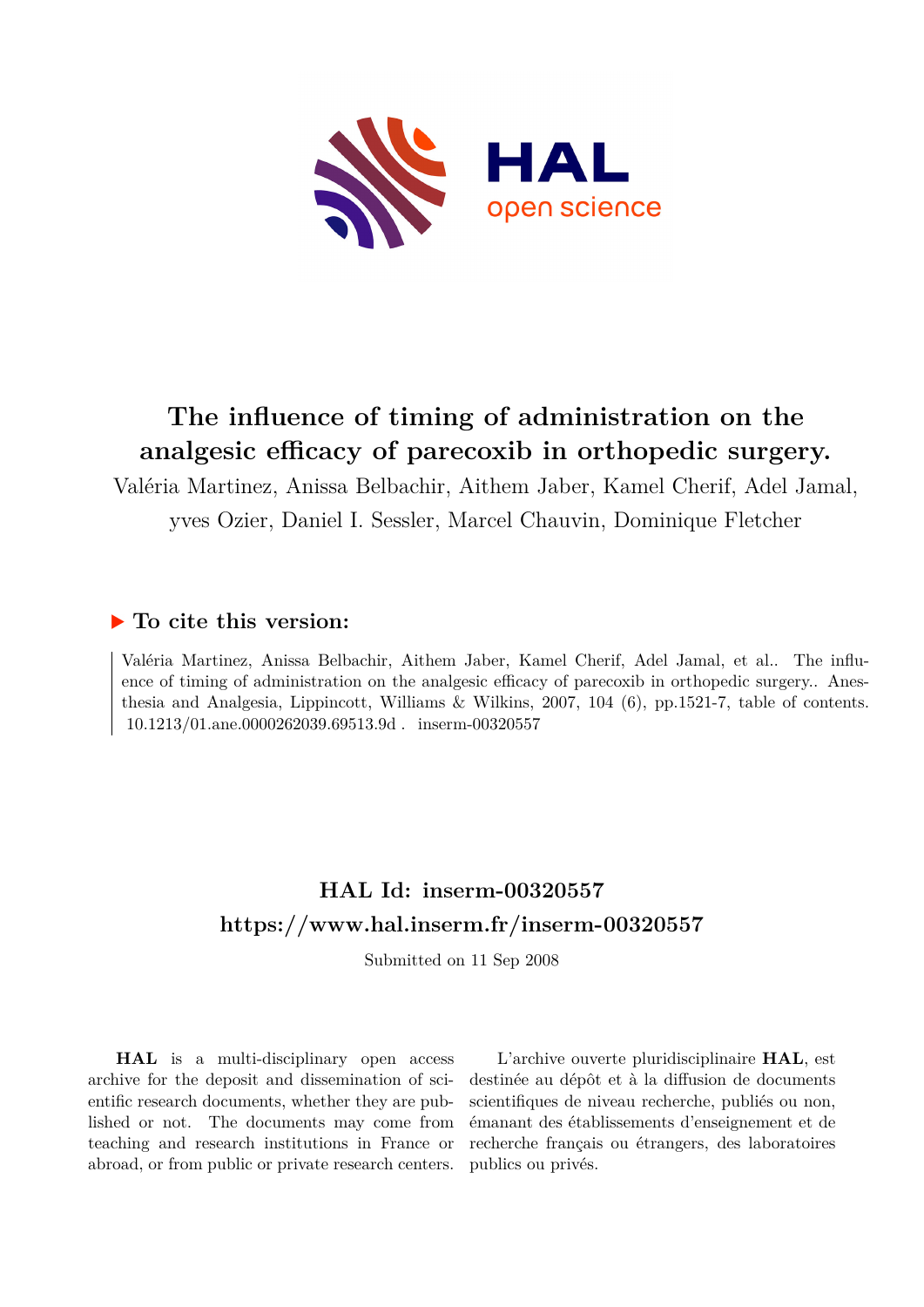# The Influence of Timing of Administration on the Analgesic Efficacy of **Parecoxib in Orthopedic Surgery**

Valéria Martinez<sup>1</sup>, Anissa Belbachir<sup>2</sup>, Aithem Jaber<sup>1</sup>, Kamel Cherif<sup>1</sup>, Adel Jamal<sup>1</sup>, Yves Ozier<sup>2</sup>, Daniel I. Sessler<sup>3</sup>, Marcel Chauvin<sup>1</sup>, Dominique Fletcher<sup>1</sup>

- $\mathbf{1}$ Department of Anesthesia, Hôpital Raymond Poincaré, France. U 792 Hôpital Ambroise Paré, Boulogne Billancourt, France. Université Paris, Ile de France Ouest
- $\mathbf{2}$ Service d'Anesthésie Réanimation, Hôpital Cochin Port Royal, Paris, France
- 3 Chair, Department of OUTCOMES RESEARCH, The Cleveland Clinic; L&S Weakley Professor of Anesthesiology and Director OUTCOMES RESEARCH Institute, University of Louisville.

Author responsible for correspondence:

Dominique Fletcher, MD, Service d'Anesthésie Réanimation, Hôpital Raymond Poincaré, 104 boulevard Raymond Poincaré, 92380 Garches, France. Phone: 147107622; Fax:  $147107623$ ; e-mail: dominique fletcher@rpc.aphp.fr

Supported by NIH Grant GM 061655 (Bethesda, MD), the Gheens Foundation (Louisville, KY), the Joseph Drown Foundation (Los Angeles, CA), and the Commonwealth of Kentucky Research Challenge Trust Fund (Louisville, KY).

No financial support of Pfizer

**Running title:** Preoperative Parecoxib and Preemptive Analgesia

Implication statement: Preoperative parecoxib does not provide clinically significant preemptive analgesia. However, perioperative parecoxib provides substantial postoperative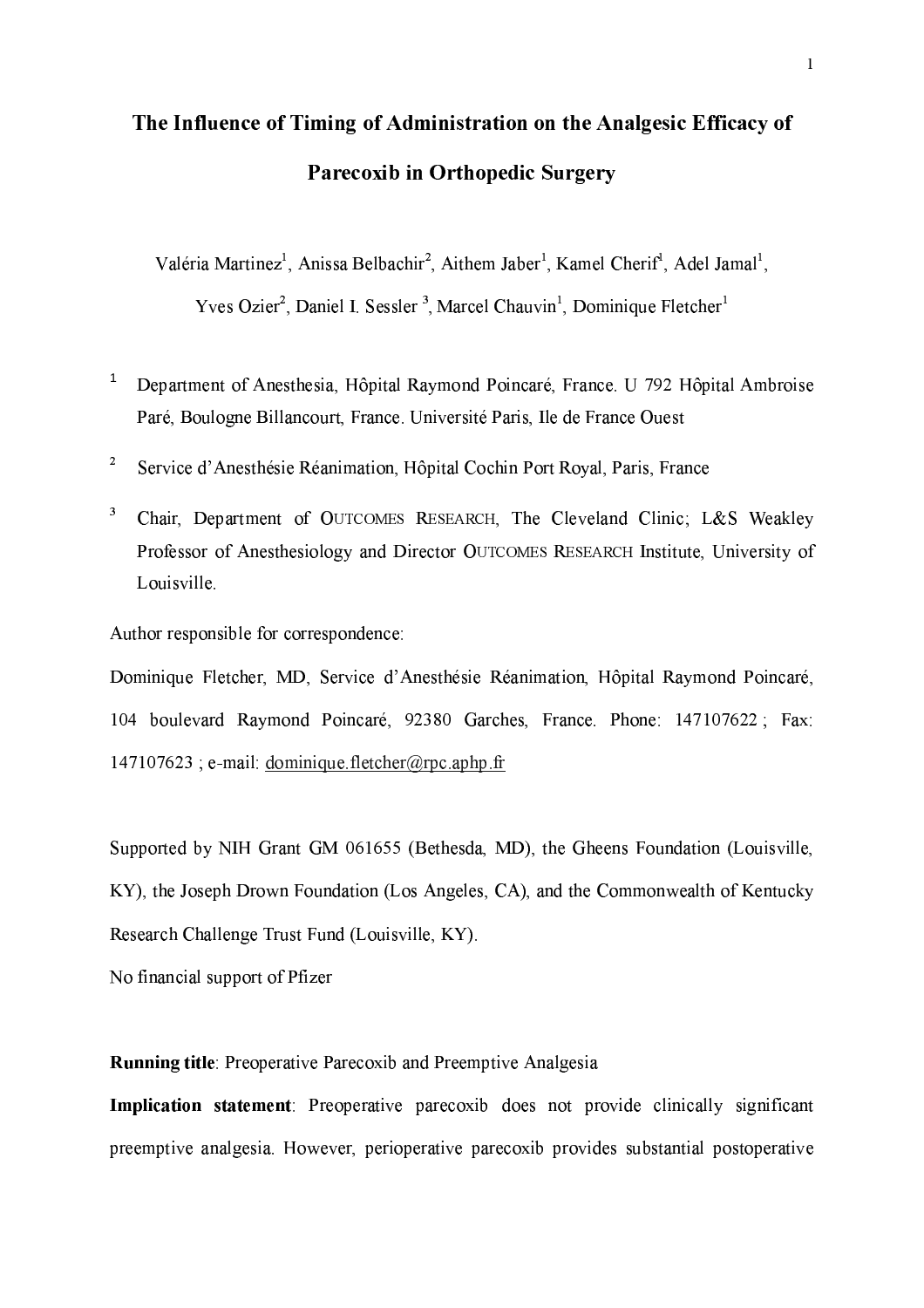analgesia after total hip arthroplasty for the first 24 hours after surgery without increasing perioperative bleeding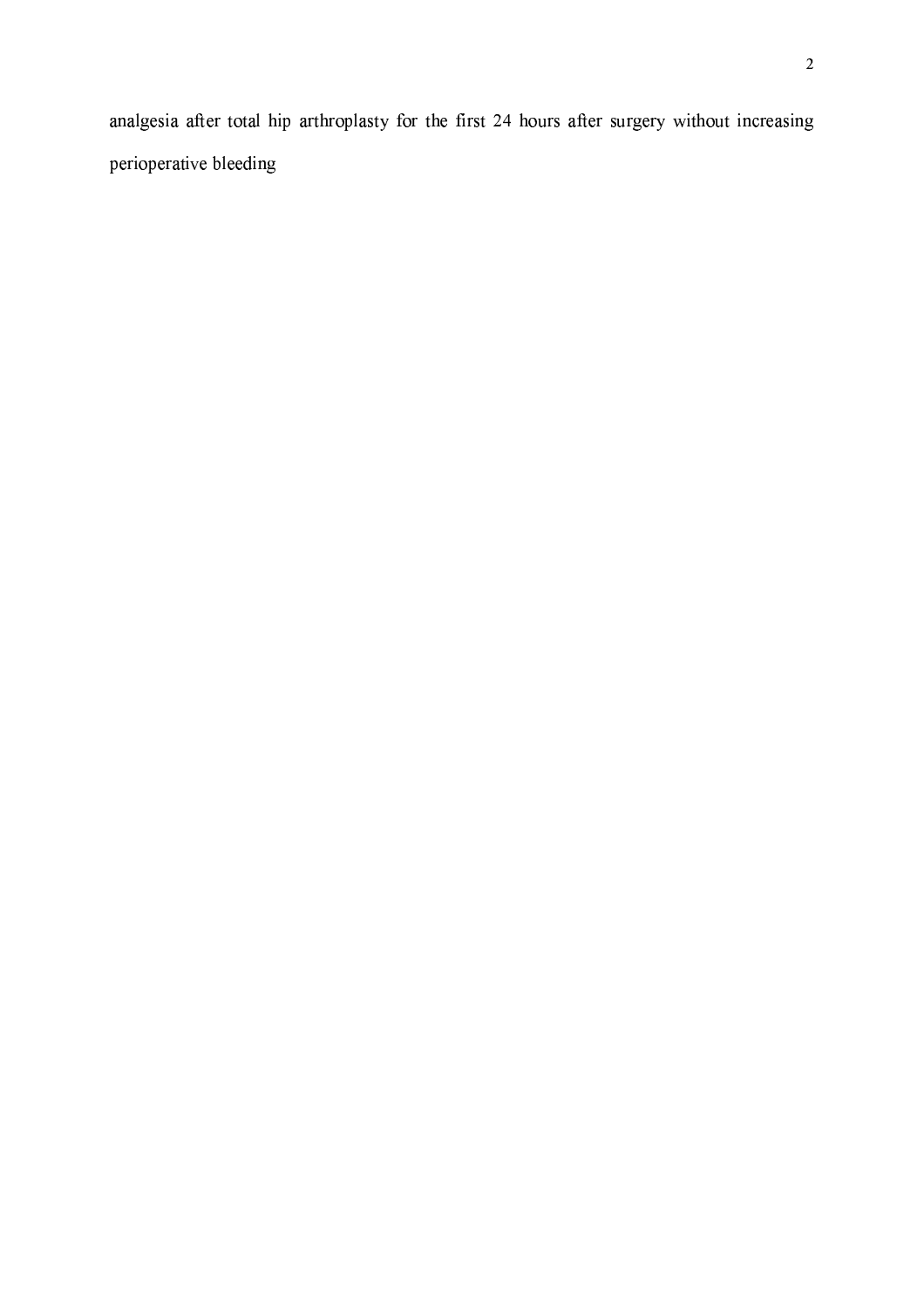#### Abstract

Background: Parecoxib, a selective cyclooxygenase-2 inhibitor, may reduce postoperative pain when administered before surgery without increasing bleeding.

Methods: We randomly assigned 62 patients scheduled for total hip arthroplasty to the following intravenous dosing schedule: 1) placebo at induction, at wound closure, and 12 hours after induction (control); 2) parecoxib 40 mg at induction, placebo at wound closure, and parecoxib 40 mg 12 hours after induction (pre); or, 3) placebo at induction, parecoxib 40 mg at wound closure, and parecoxib 40 mg 12 hours after induction (post). Pain scores at rest and with movement recorded every 4 hours for 24 hours using a visual analog scale. Treatment side effects were recorded every 4 hours. Red cell loss for 5 days after surgery was calculated.

Results: Postoperative pain scores were less in pre and post groups than in the control group. Postoperative bleeding was similar in the three groups. There were no significant differences between pre and post groups, nor was their any trend suggesting a pre-emptive analgesic efficacy from preincision administration of parecoxib. Morphine use in the Post Anesthesia Care Unit was reduced in the pre and post groups compared with the control group  $(14.2\pm 2.0,$ and 15.7 $\pm$ 2.0, versus 20.4 $\pm$ 2.3 mg), although the trend was only significant ( $p < 0.05$ ) in the pre group. The first pain score was also reduced in the pre and post groups compared to the control group (56.1±7.5 and 64.2 ± 7.0 versus 78.3±5), but this was also only significant for the pre group  $(p=0.001)$ . The delay for first analgesic demand was increased for both the pre and post group compared to the control group (38 $\pm$ 9 and 28.2  $\pm$  6.6 versus 18 $\pm$ 6 min), but again this was only significant for the pre group  $(P=0.05)$ . Twenty-four hour consumption of morphine was similar in the pre ( $26\pm12$  mg) and post groups ( $25\pm13$  mg); both of which were significantly less than control group (47 $\pm$ 27 mg, P<0.001).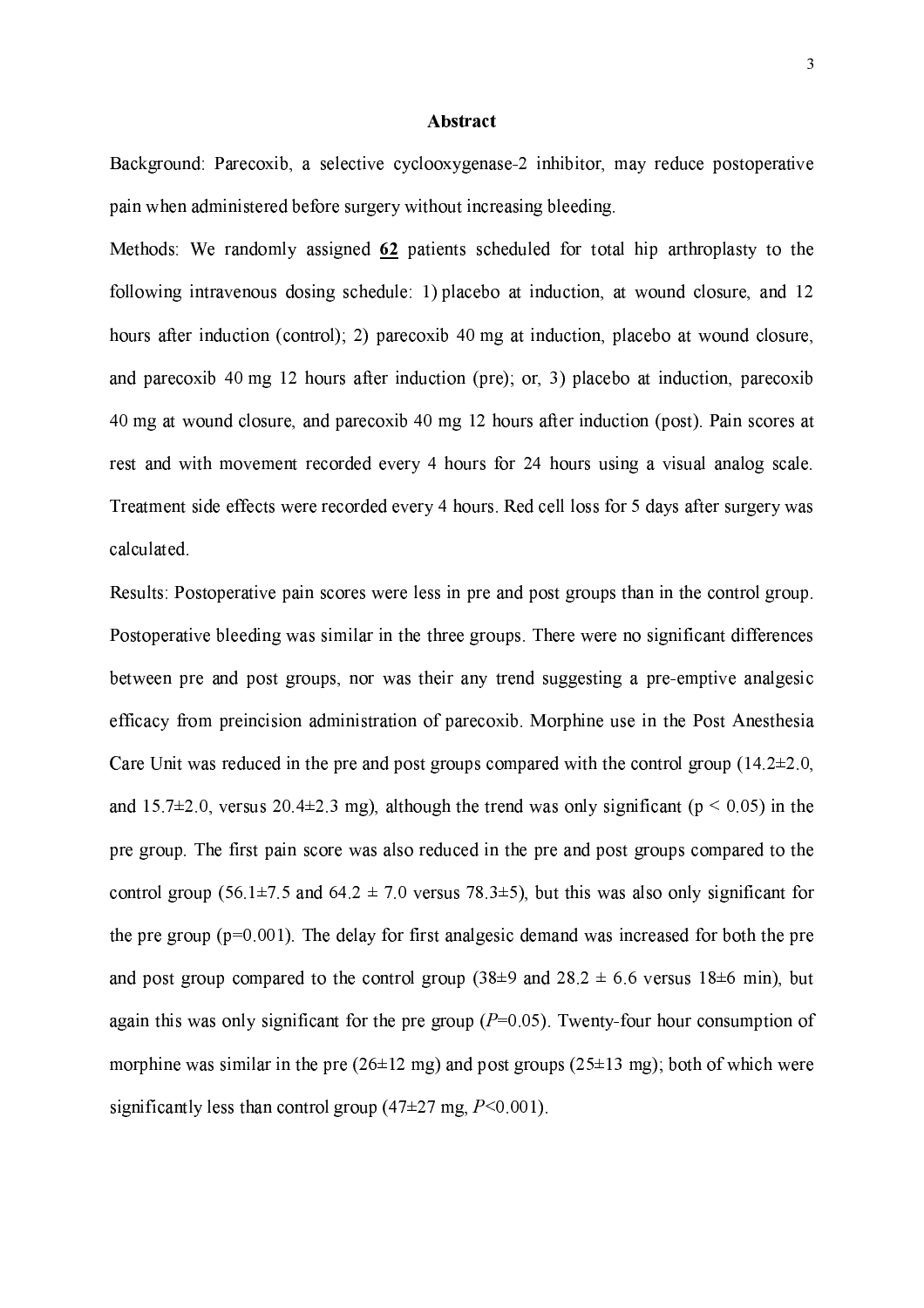Conclusions: Administration of parecoxib before hip arthroplasty did not provide preemptive analgesia. There was a trend towards improved analgesia immediately after surgery with preincision administration, consistent with the expected time course of NSAID drug effect. Perioperative parecoxib administration, consisting of two injections spaced 12 hours apart, improved postoperative analgesia over the first 24 hours without increasing bleeding.

Key words: anesthesia, analgesia, parecoxib, preemptive analgesia, coagulation, bleeding.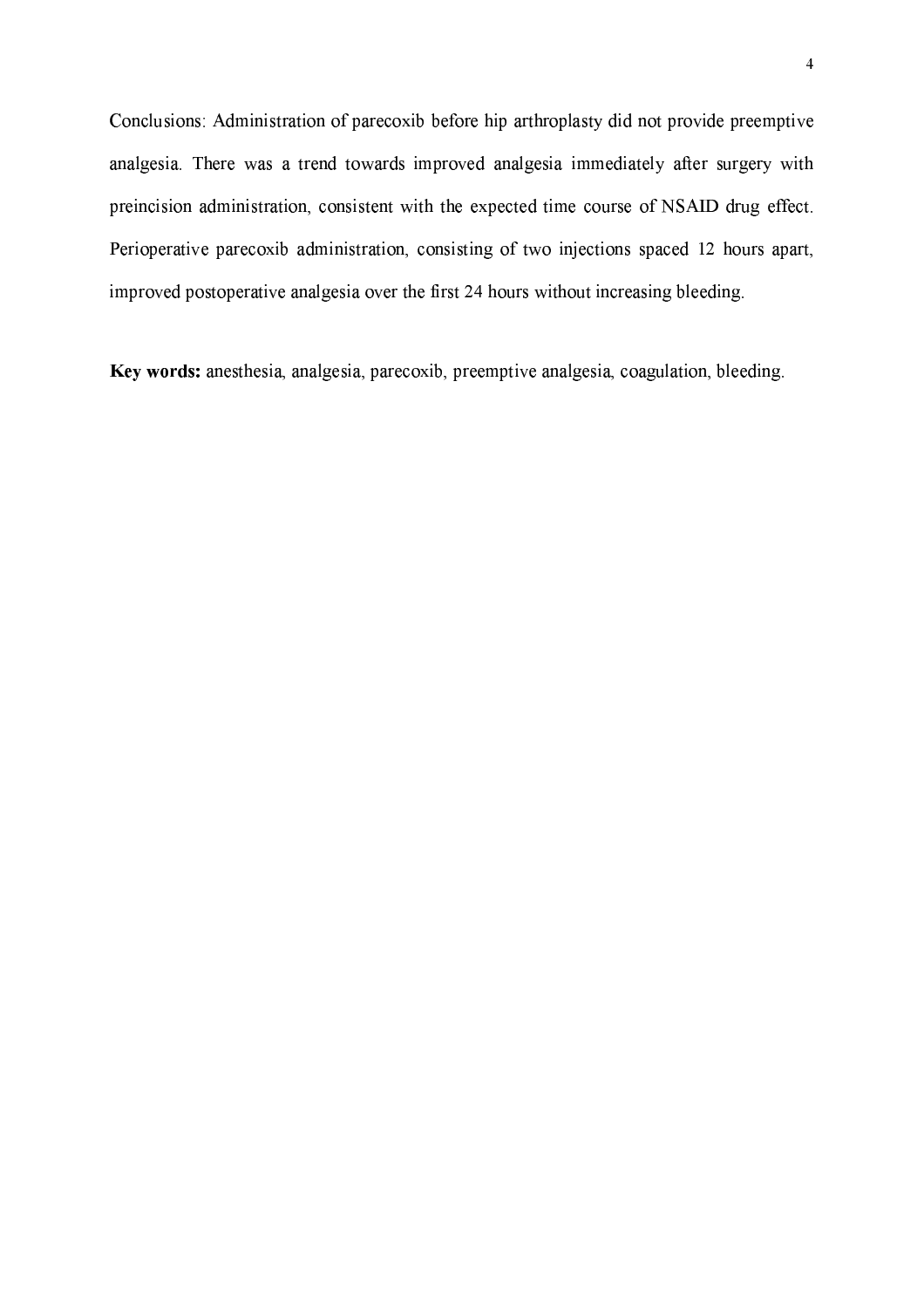#### **Introduction**

Tissue injury and inflammation induce cyclooxygenase-2, both in the periphery and the central nervous system (1). Cyclooxygenase-2 is responsible for the synthesis of prostaglandins, which sensitize the nociceptor (2) and act as excitatory neuromediators in the central nervous system  $(2,3)$ . In animal models, the inhibition of constitutive cyclooxygenese-2 and reduction of its inducible form reduce the peripheral and central sensitization that occurs after tissue injury  $(3,4)$ . Additionally, rofecoxib limits both primary and secondary hyperalgesia in a human pain model (5). Therefore, we hypothesized that inhibition of cyclooxygenase-2 before tissue injury might enhance the analgesia provided by parecoxib for postoperative pain control.

Initial clinical studies of preemptive analgesia were negative (6), but a recent systematic review analyzed 66 studies related to 5 groups of interventions: epidural analgesia, peripheral local anesthetic infiltration, systemic N-Methyl-D-Aspartate receptor antagonists, systemic nonsteroidal antiinflammatory drugs (NSAIDs), and systemic opioids (7). The authors report a significant preemptive effect with epidural analgesia, local infiltration, and systemic NSAID administration. However, this review included only a single clinical study that examined a possible preemptive analgesic effect of a cyclooxygenase-2 inhibitor, and that for arthroscopic surgery (8).

The preoperative administration of NSAIDs may, therefore, offer improvement in the quality of postoperative pain management. However, the main limitation of perioperative use of nonselective NSAID is increased bleeding with an estimated incidence of 1% after major surgery (9). This risk of bleeding is even increased when nonselective NSAIDs are given before surgery (10,11). Therefore, despite data suggesting the possible preemptive effect of nonselective NSAIDs, the preoperative administration of these drugs is not presently part of postoperative pain control guidelines.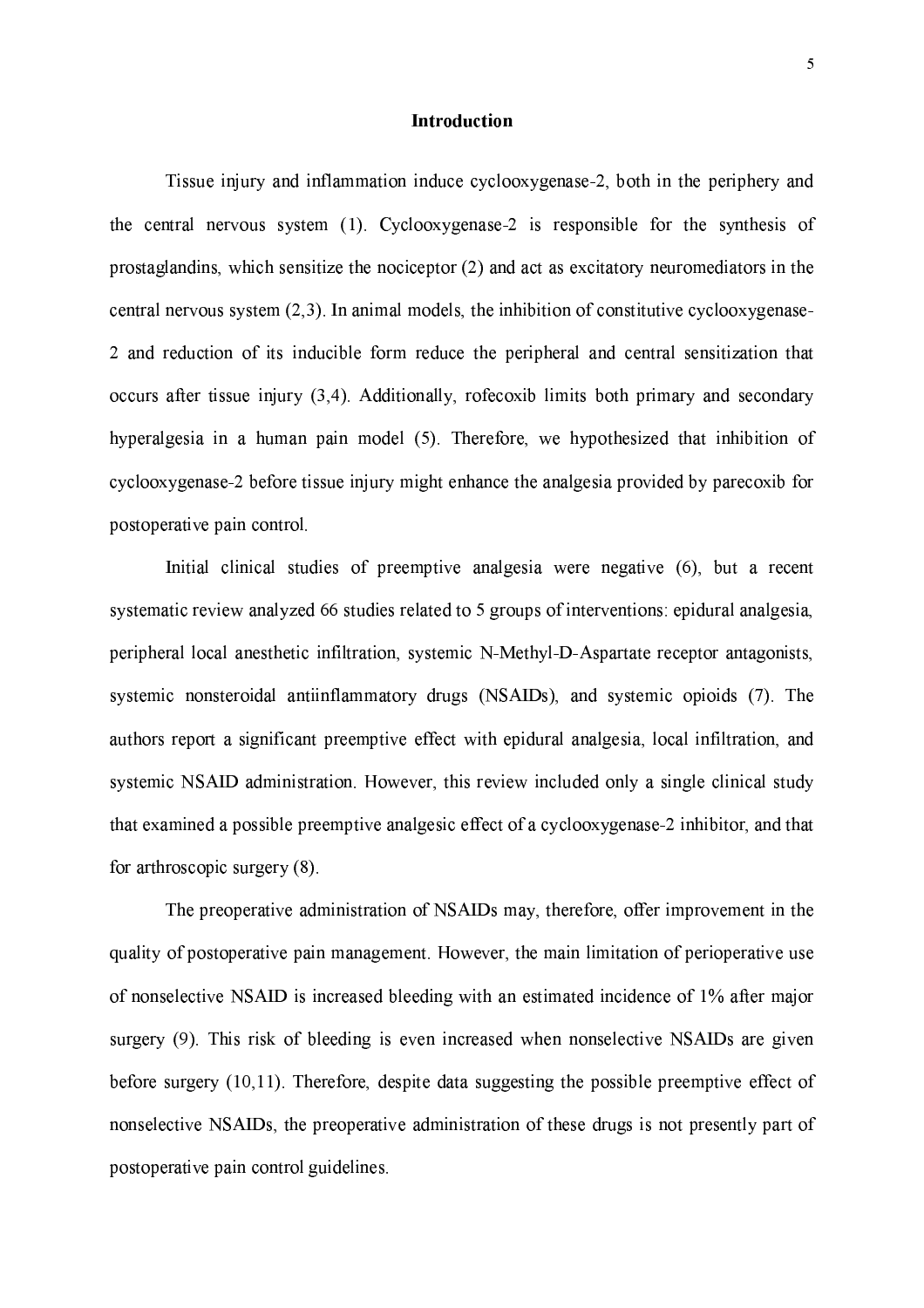Parecoxib (Pfizer, Paris, France) is a selective inhibitor of cyclooxygenase-2 available for postoperative IV analgesia and a pro-drug, which is metabolized by the liver to valdecoxib. It is effective for postoperative pain control after various types of surgery (12,13). Preoperative administration of parecoxib also provides effective analgesia (14-17); however, no study has tested the preemptive analgesic effect of parecoxib in major surgery using recommended methodologies (18). We therefore conducted a prospective, randomized study to test the hypothesis that the preoperative administration of parecoxib for total hip arthroplasty provides better analgesia than postoperative administration, and that neither increases perioperative bleeding.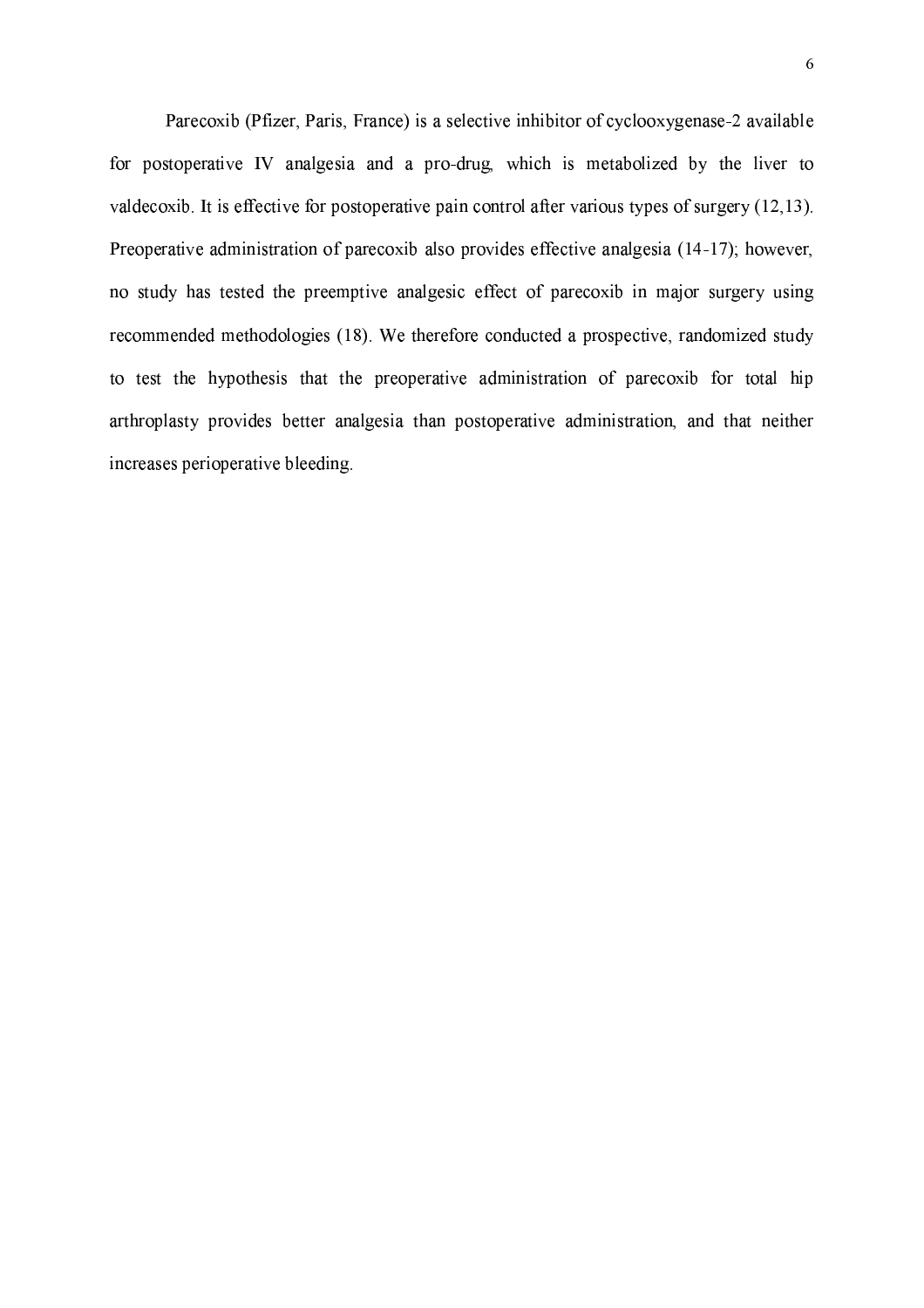#### **Methods**

The local ethics committee (Comité Consultatif de Protection des Personnes pour le Recherche Biomédicale, Boulogne Billancourt, France) approved the study, and all patients gave written informed consent. We recruited 76 patients scheduled for total hip arthroplasty from two institutions (Hôpital Raymond Poincaré, Garches, and Hôpital Cochin, Paris, France)

The inclusion criteria included total hip arthroplasty under general anesthesia. Patients were excluded when they had contraindications to parecoxib, including cardiovascular pathology and renal insufficiency, previous hip surgery, hip trauma, or preoperative use of opioid or NSAID within 48 hours before surgery. Patients were withdrawn from the study if they 1) withdrew consent during the follow-up period; 2) developed a complication that required intervention within 24 hours after surgery; or, 3) required prolonged ( $> 60$  minutes) mechanical ventilation after surgery.

#### **Protocol**

All patients were premedicated with hydroxyzine, 100 mg, before surgery. The same surgeon performed all total hip arthroplasties under a standardized anesthesia protocol combining propofol, sufentanil, a muscle relaxant, sevoflurane, and  $N_2O$ . Sufentanil was administered in bolus according to blood pressure and heart rate with a  $0.15$  mcg/kg sufentanil bolus in case of 15 % heart rate and/or 20% blood pressure increase compared with preoperative values. After surgery, postoperative pain was controlled by IV morphine given via a patient-controlled analgesia pump (PCA). No patient was given a peripheral nerve block, paracetamol or other NSAIDs.

Patients were randomly allocated to three groups: control, pre, and post. All patients received three IV injections: one with anesthesia induction, a second at wound closure, and a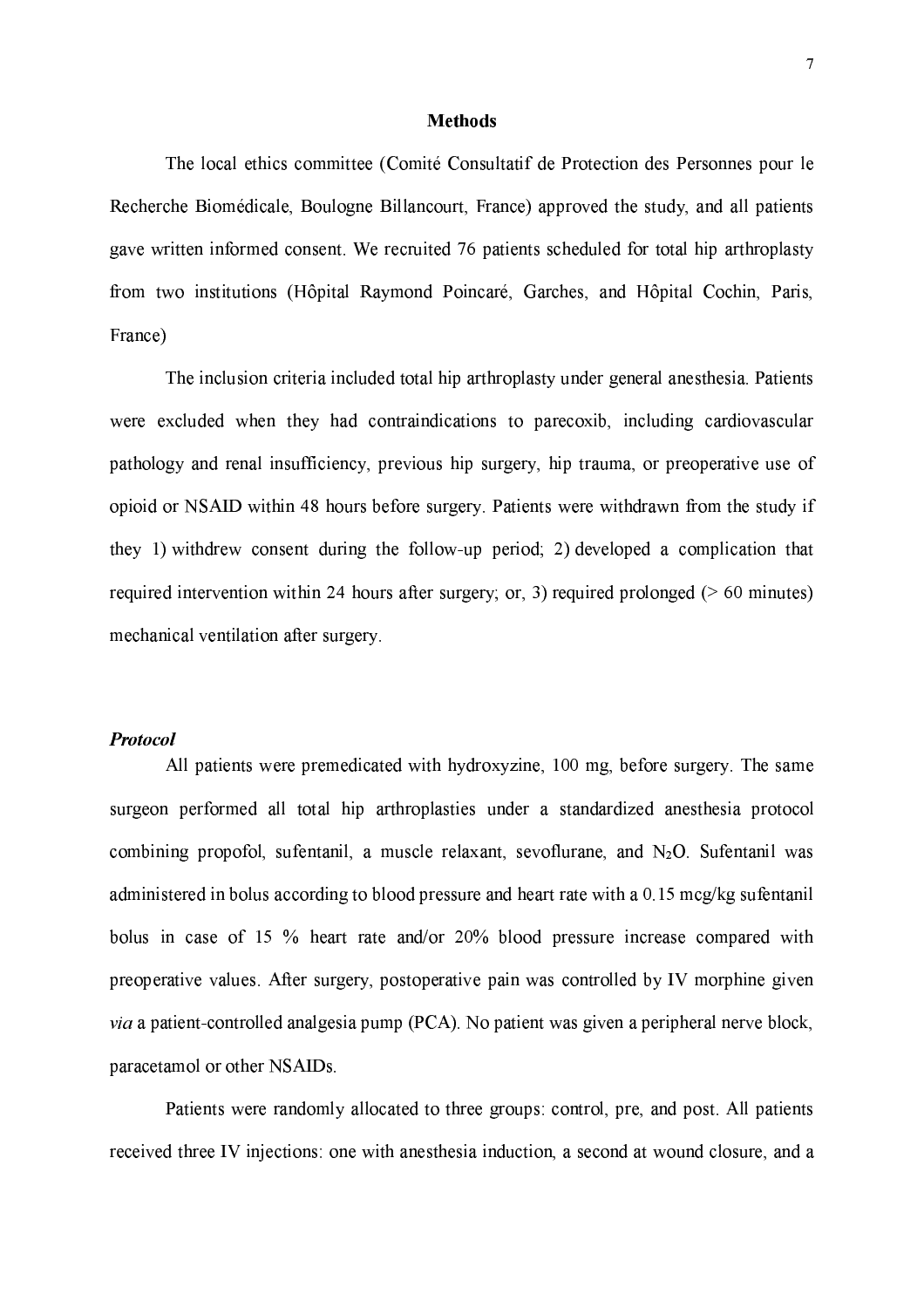third 12 hours after induction. All solutions were colorless and given in a volume of 2 mL, prepared in the operating room by an anesthesiologist not otherwise involved in the study. The control group received three placebo injections. The pre group received 40 mg parecoxib at induction, placebo for the second injection, and 40 mg parecoxib for the third injection. The post group received placebo for the first injection, 40 mg parecoxib for the second injection, and 40 mg parecoxib for the third injection. This study design was based on previous recommendations (18). A randomization list for each center, randomly assigned to groups based on computer-generated codes. The randomization instructions were stored in sequentially numbered opaque envelopes opened the day of surgery before induction of anesthesia.

#### **Measurements**

As soon as possible after arrival in the Post Anesthesia Care Unit (PACU), patients rated their pain on a 100-mm-long visual analog scale (VAS) (0 mm = no pain; 100 mm = worst imaginable pain). When the VAS pain score was more than 30 mm, IV morphine was titrated to effect. Patients could receive up to 3 mg of morphine, given every 5 minutes. Patients then used a PCA delivery system for IV morphine (1 mg bolus with a lockout time of 5 minutes). VAS pain scores at rest and movement (no standardized movement in the bed) were monitored every 4 hours for 24 hours after surgery by a nurse not aware of the patient allocation

Morphine-related side effects were monitored every 4 hours for 24 hours after surgery. Sedation was quantified using a sedation score (0: no sedation; 1: patient intermittently sedated; 2: patient continuously sedated, but arousable with verbal stimuli; 3: patient continuously sedated, not arousable). Urinary retention was monitored with a score (0: no difficulties voiding; 1: difficulty voiding, no bladder catheterization; 2: bladder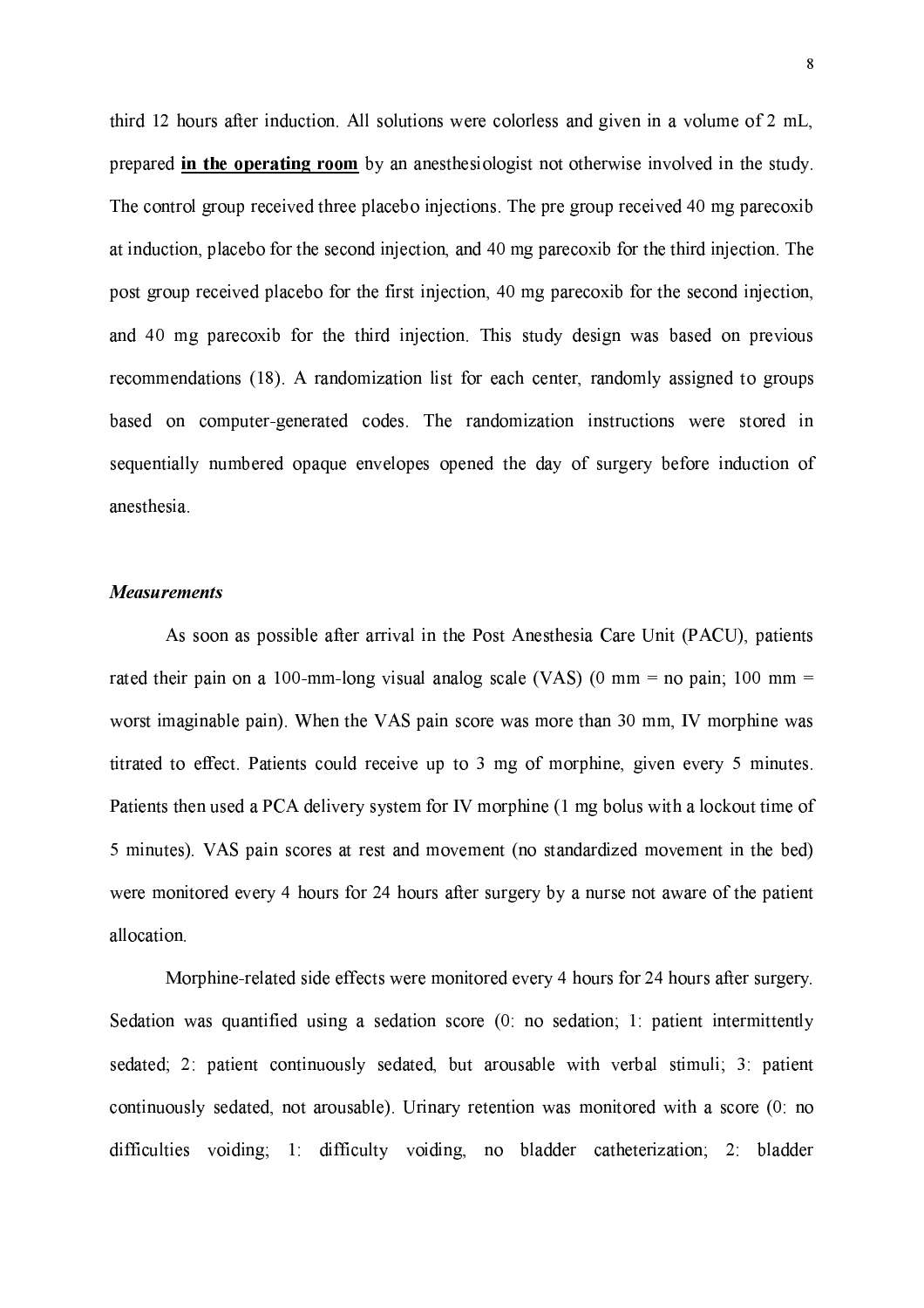catheterization). Nausea and vomiting were monitored using a score (0) no nausea or vomiting; 1: nausea or vomiting with no treatment; 2: nausea and vomiting requiring treatment). The duration of stay in the PACU was not monitored since the duration of stay after total hip arthroplasty in our institution is mainly related to blood transfusion rather than pain control.

The hematocrit (Hct) was determined on the day before surgery  $(D-1)$  and on day 5 after surgery (D5). The total numbers of autologous or homologous red blood cell concentrate (RBCC) transfusions were tabulated on Day 5. Blood loss was calculated as follows: the calculated blood loss corresponded to the sum of the uncompensated blood loss shown by the reduction in Hct and the blood loss compensated by transfusion. Uncompensated loss was calculated using the formula of Mercuriali and Inghilleri (19) and were expressed in mL of red blood cell volume (RBCV): uncompensated loss =  $(RBCV \times Hct D-1) - (RBCV \times Hct D)$ D5). The compensated loss corresponds to the sum of all the transfusions (autologous units and homologous units). For the calculations, we considered that RBCC have a Hct of 60%. The mean volume is about 250 mL, with 150 mL of pure RBC added to 100 mL of salineadenine-glucose-mannitol. Therefore, in the calculation of the compensated loss, we considered that each RBCC compensates for 150 mL of blood with a Hct of 100%.

#### **Statistical analysis**

Previous results on the preemptive analgesic effect of NSAID (7) described a 48% reduction in supplemental analgesic consumption (range 0.31-0.65). According to previous results on morphine consumption after total hip arthroplasty in our institution (mean  $\pm$  SD; 43 ± 23) (20), a total of 60 patients (20 in each group) was thus necessary to detect a  $50\%$ reduction in morphine use over 24 hours in the pre group compared with the post group with a type 1 error value of  $0.05$  and a type 2 error value of  $0.10$ .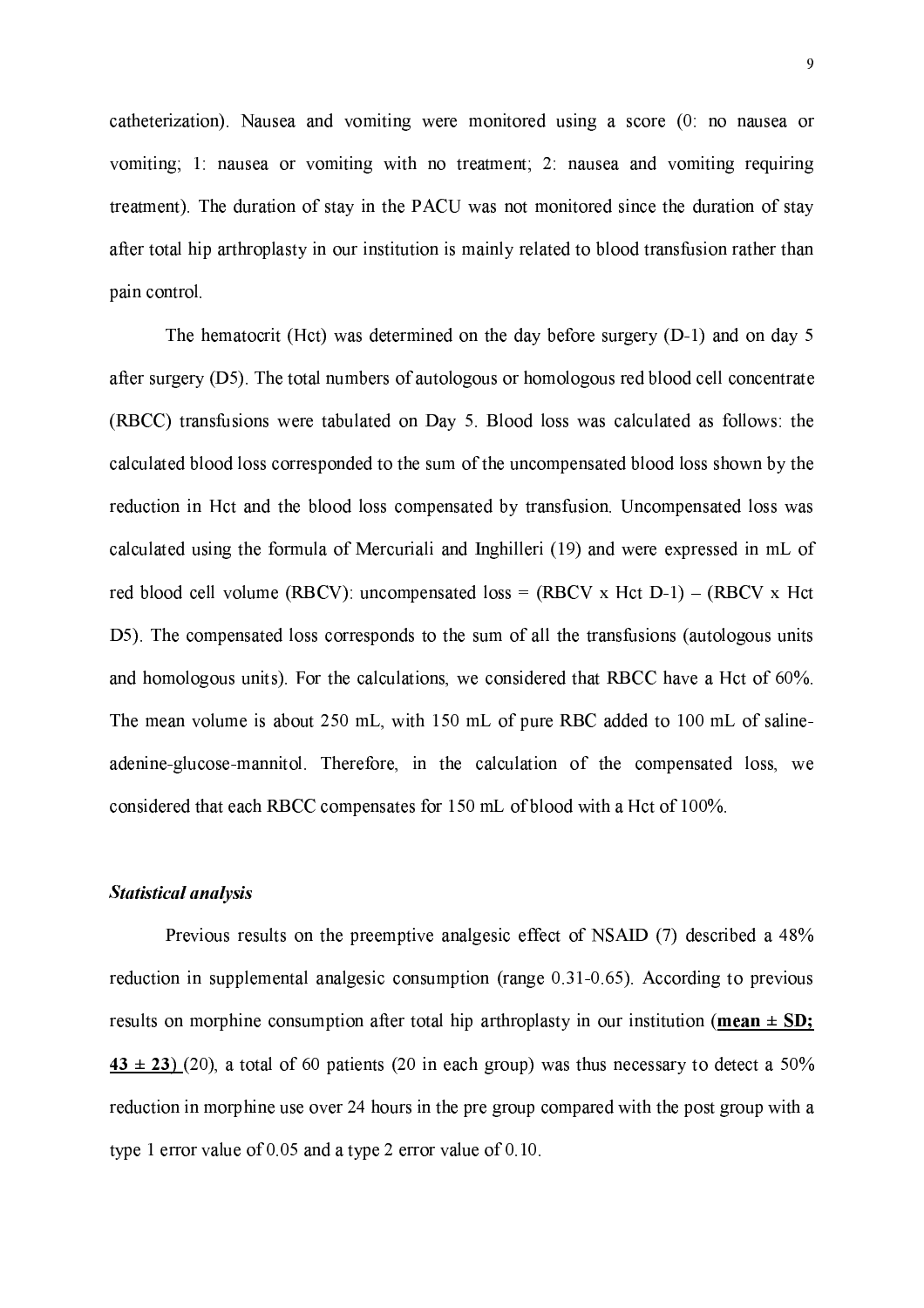The main outcome was cumulative individual morphine consumption over the first 24 hours after surgery. Secondary outcomes were morphine titration in the PACU, morphine PCA use, VAS pain score in the PACU, time to first analgesic demand in the PACU, VAS pain score, morphine- and parecoxib-related side effects during the follow-up period, and total RBC loss over 5 days.

The morphine consumption and VAS pain scores were compared with ANOVA and Fisher's test. The frequency of dichotomous outcomes was compared with chi square test;  $P$  $< 0.05$  was considered statistically significant.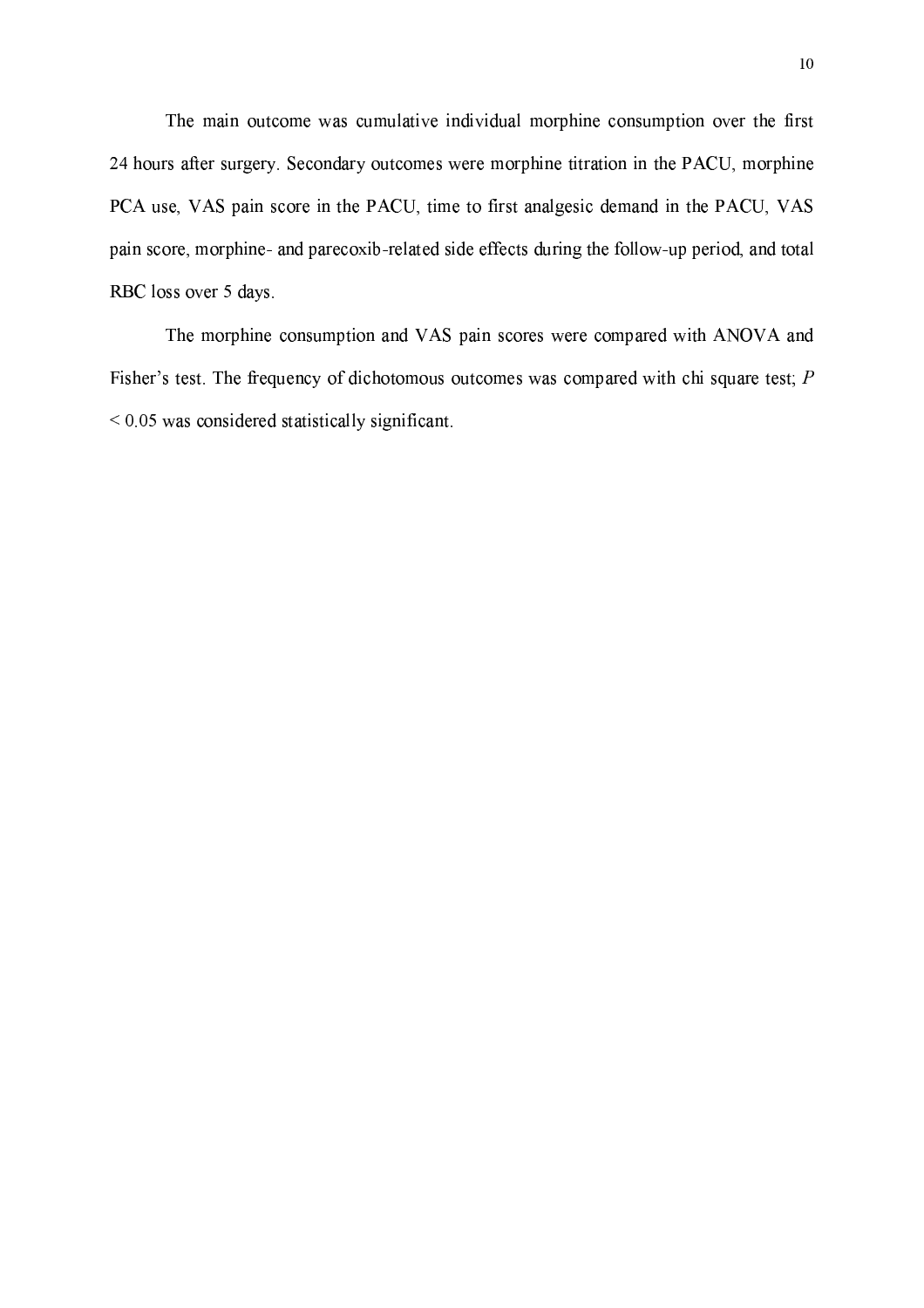#### **Results**

Eleven patients were eliminated from the study: two patients withdrew consent, one required prolonged postoperative mechanical ventilation, two were inadvertently given paracetamol (one of the exclusion criterion), four because of inadequate order of treatment attribution (third injection made instead the second), one had a surgical complication that required intervention, and one because the patient's data were lost. Thus, data from 65 patients were analyzed for the PACU period ( $n=21$  control group;  $n=22$  pre group;  $n=22$  post group). Two additional patients were eliminated from the study after morphine titration in the PACU: one patient withdrew consent and another was dropped because of lack of a third injection. A last patient was eliminated after PACU due to one ketamine bolus administration in the PACU after the morphine titration. Thus, data from 62 patients were analyzed for morphine consumption over 24 hours and morphine-related side effects  $(n=21 \text{ control group}; n=22 \text{ pre group}; n=19 \text{ post group})$  and 63 patients for postoperative bleeding  $(n=21 \text{ control group}; n=22 \text{ pre group}; n=20 \text{ post group}).$ 

Patient, surgery, and anesthesia characteristics were similar in the groups (Table 1).

Cumulative morphine consumption for the 24 hours after surgery (combined PCA use and PACU titration) was reduced by approximately 45% in both the pre and post group compared with the control group (Table 2). The average PCA morphine-sparing effect was 66% in the pre group and 72% in the post group compared with the control group (Table 2). The 4-hours intervals dose of IV PCA morphine was significantly reduced in the pre and post groups compared with the control group (Fig. 1).

Four of 22 patients in the pre group did not require morphine in the PACU whereas all those in the post group did and 1 of 21 in the control group did not (Table 2). The average reduction of morphine consumption for titration in the PACU was 32% in the pre group and 23% in the post group compared with the control group (Table 2, Figure 1).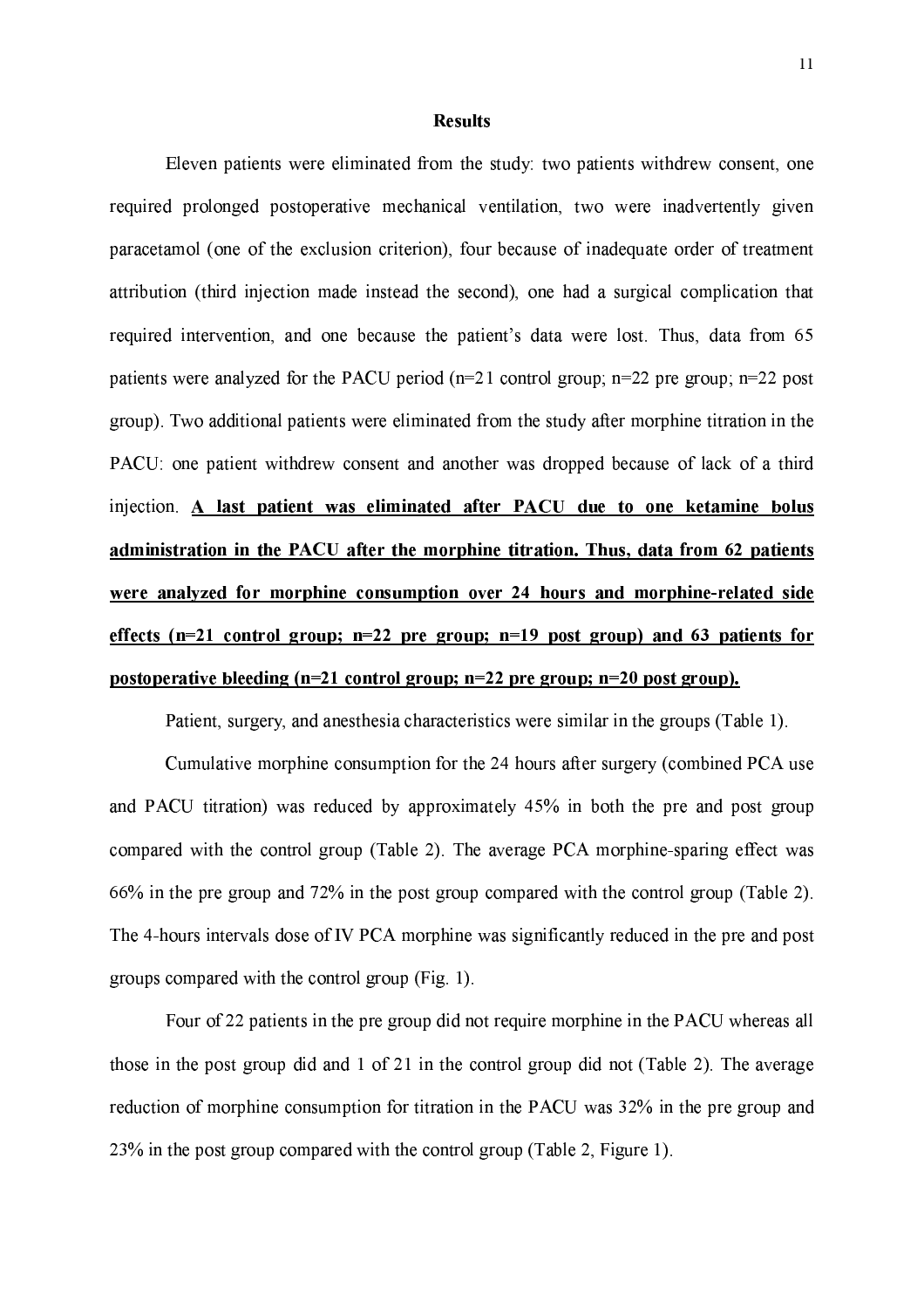The preoperative administration of parecoxib more than doubled the time to first analgesic demand in the PACU, but postoperative administration only increased it by 26%.

The first VAS pain score in the PACU before morphine titration was 29% less in the pre group than in the control group, but only 18% less in the post group than in the control group (Table 2, Figure 2). However, the pre and post scores were not significantly different (Figure 2).

Between 4 and 24 hours after surgery, VAS pain scores at rest and during movement were always lower in the pre and post groups than in the control group. However, this difference was statistically significant only between 12 and 24 hours after surgery (Figures 2) and 3). The incidence of analgesic-related complications was similar in all groups (Table 3). Bleeding and Hct five days after surgery were also comparable in each group (Table 3).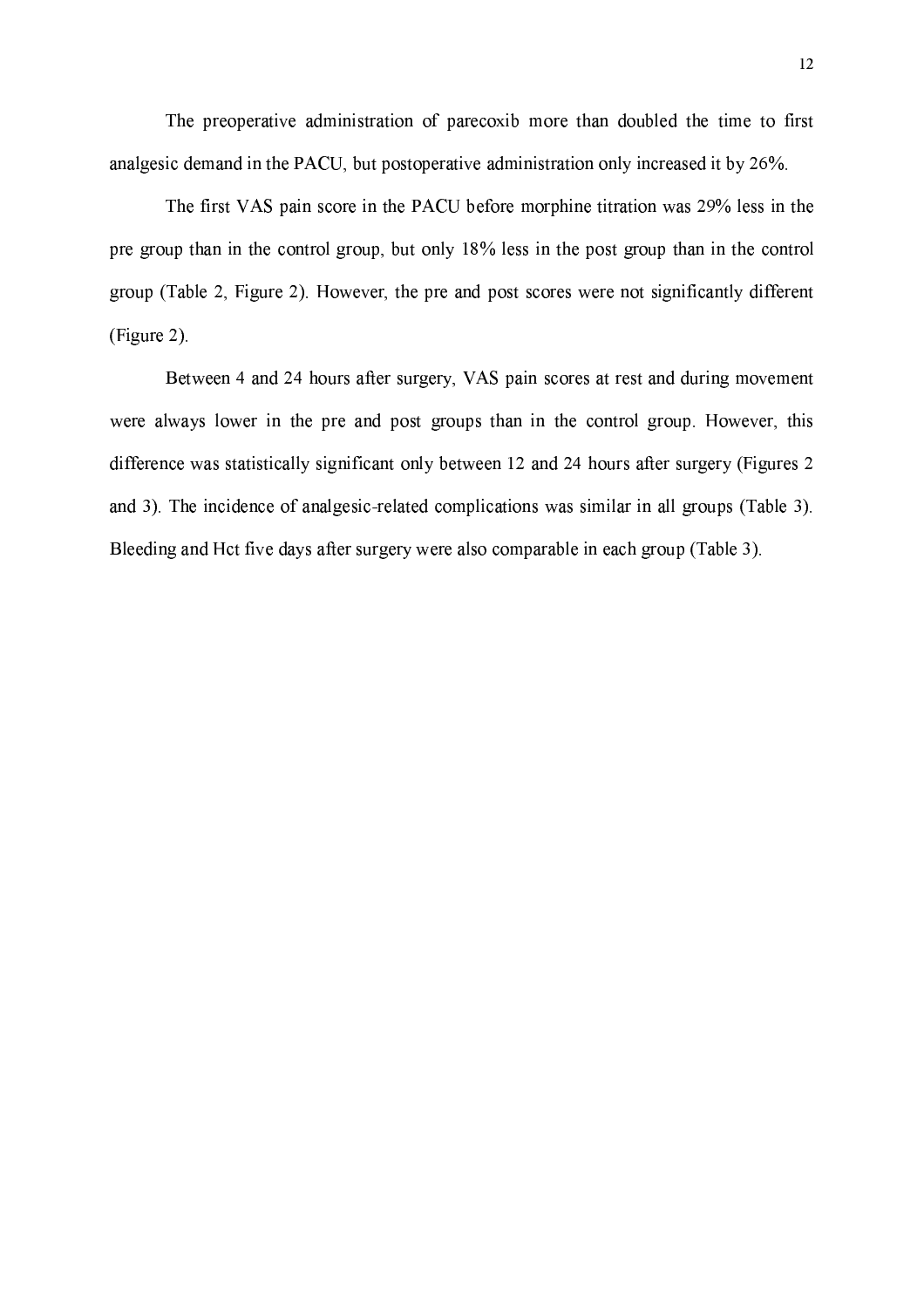#### **Discussion**

The review by Ong et al. (7) and the accompanying editorial by Kissin (18) define preemptive analgesia as superiority of preoperative versus postoperative administration, and preventive analgesia as an effect persisting beyond the presence of the analgesic drug in the biophase. A preventive analgesic effect seems to be offered by drugs such as N-Methyl-D-Aspartate receptor antagonists like ketamine (21), while preemptive analgesia may be more specific to analgesic techniques like epidural anesthesia, peripheral local anesthetic infiltration, or systemic NSAIDs (7).

Authors comparing the preoperative administration of parecoxib to a placebo treatment found that preoperative parecoxib significantly reduced rescue analgesia over 24 hours (14,15,22,23). However, we did not observe a *preemptive* analgesic effect of parecoxib according to currently accepted criteria since preoperative administration of parecoxib had no significant impact on the amount of morphine consumed, pain scores, or time to first analgesic demand compared with postoperative administration.

Only one report has compared preoperative to postoperative administration of parecoxib and found a significant advantage to preoperative administration after general surgery (17). This study, though, was limited by a vague schedule of drug administration. Our results also contradict the recent meta-analysis (7) observing that the preoperative administration of NSAIDs offers a preemptive analgesic effect as reflected by a reduction in analgesic consumption and time to first analgesic demand. One explanation may be that all studies included in this meta-analysis, except for one using rofecoxib (8), referred to nonspecific NSAIDs (7). In fact, animal and clinical data suggest that inflammatory pain is not exclusively mediated by cyclooxygenase-2 induction (24,25). Cyclooxygenase-1 inhibition thus contributes to analgesia and may be necessary for a preemptive analgesic effect. Another plausible explanation may be that the limited power of our study was unable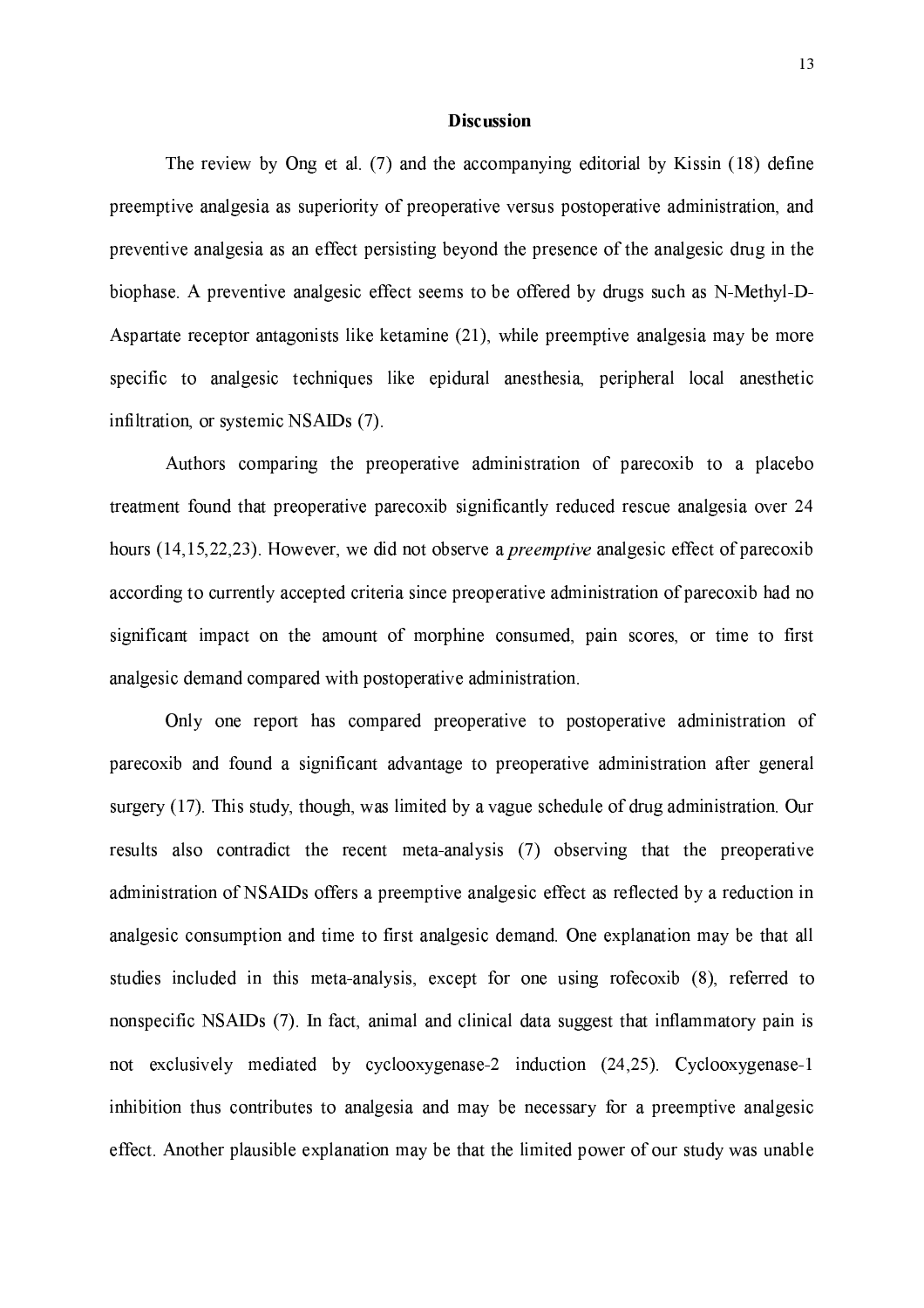to detect the preemptive analgesic effect reported in the meta analysis (7). Nonetheless, as seen by figures 1, 2, and 3, our study does not even show a hint of preemptive analgesic benefit in terms of sustained analgesic benefit beyond the initial benefit that can be explained by the slow onset of the dose given on wound closure in the post group. Thus, if there is preemptive analgesia with parecoxib, the benefit is modest at best.

In fact we added a post-hoc power analysis using the actual results. The difference between the pre and post groups in terms of morphine consumption over 24 hours has a 95% confidence interval of (- 6.9 mg, 8.8 mg). Therefore, it seems to us that the largest detectable difference between the pre and post groups lies within bounds, which are not clinically important.

Although we were unable to demonstrate preemptive or preventive analgesia, our results show that preoperative administration of parecoxib improved analgesia in the PACU. The time to first analgesic demand was doubled in patients given preoperative parecoxib, and the first postoperative pain score and amount of morphine for PACU titration were both reduced by one-third compared with the control group. However, we did not observe any impact on morphine-related side effects in the PACU and duration of stay in the PACU was mainly influenced by the need for blood transfusion.

The trend towards improved analgesia immediately after surgery following preincision administration of parecoxib, compared with parecoxib administered at wound closure, reflects the expected slow onset of NSAID analgesic effect (26). Parecoxib is a prodrug for valdecoxib, which is the active COX-2 selective moiety. Data from intramuscular administration of parecoxib demonstrate that the conversion to valdecoxib is rapid, and likely does not contribute to the delay in onset suggested by our data. (27). However, blood-brain equilibration could account for some of the delay, as suggested by the modest delay in CNS concentration seen with oral administration of valdecoxib (28).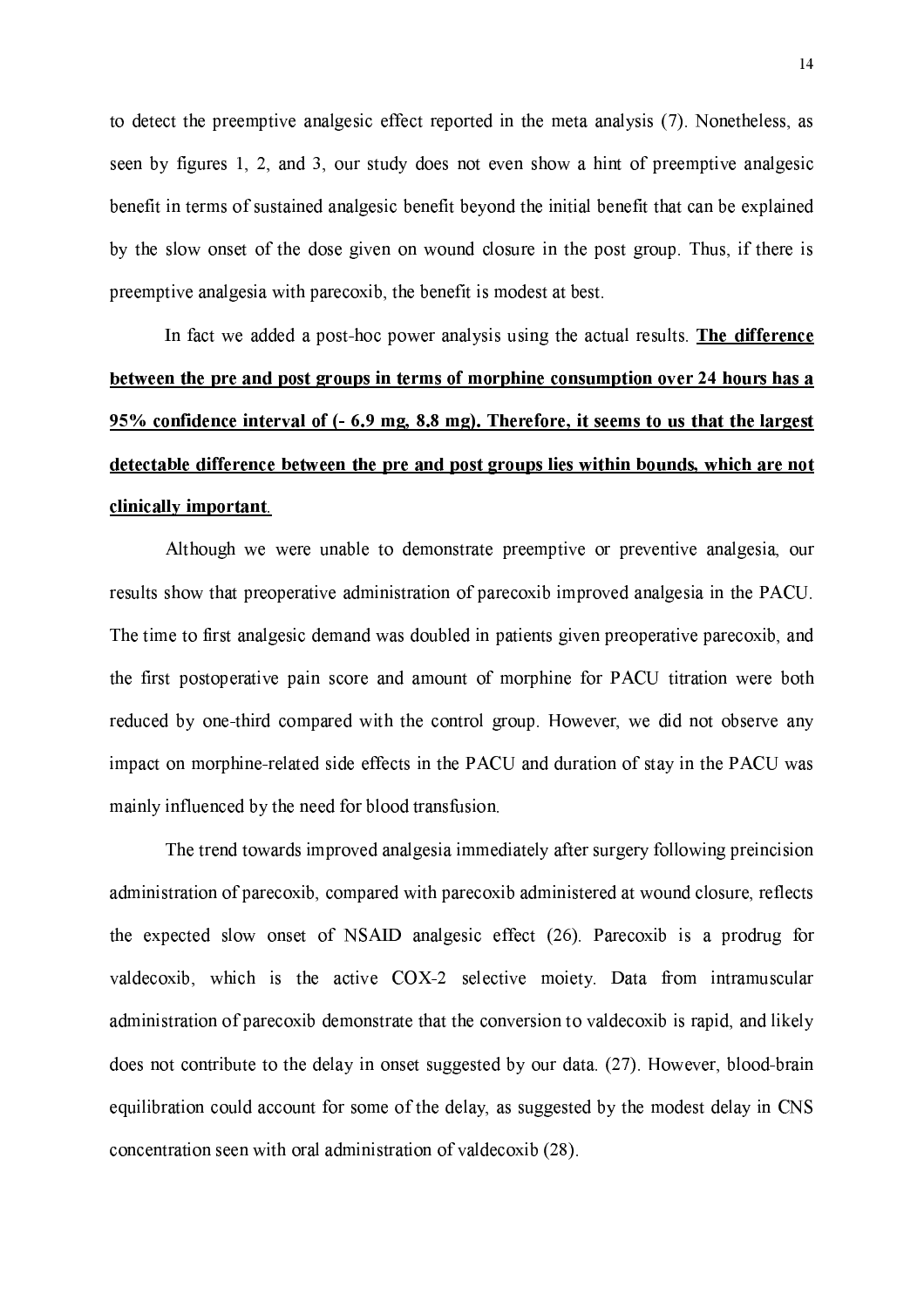In our study preoperative-administered parecoxib did not affect perioperative bleeding. Increased surgical site bleeding is a major problem with nonselective NSAIDs  $(9,11)$  and perioperative NSAID use increases bleeding with total hip arthroplasty  $(29,30)$ . Experimental data have shown that valdecoxib does not interfere with platelet aggregation (31). Clinical studies have suggested that bleeding was not increased when rofecoxib (32) or valdecoxib (33) was given prior to major orthopedic surgery. Our study reaches similar conclusions, based on specific calculations of RBC loss. The difference between the control and pre groups in terms of blood loss (RBC loss over 5 postoperative days) hours has a 95% confidence interval of (-15 ml, 190 ml) suggesting no clinically significant difference. However, the study was not powered for blood loss comparisons and this may limit the meaning of this observation.

Cardiovascular toxicity has been responsible for the recent concerns about rofecoxib and resulted in new recommendations for the use of selective cyclooxygenase-2 inhibitors. Parecoxib is responsible for acute cardiovascular toxicity in the specific situation of cardiac surgery (34). Since the frequency of such toxicity is more related to prolonged use of cyclooxygenase-2 inhibitors or acute administration in a specific population at risk of cardiovascular complications, our study does not offer any additional information on this subject. Our study was not powered to identify cardiac complications, and none were observed.

In conclusion, parecoxib does not provide clinically significant preemptive analgesia. However, it improves postoperative analgesia, reduces the dose of morphine required by patients, and does not increase perioperative bleeding. The analgesic effects are still evident at 24 hours when two injections, spaced 12 hours apart, are given.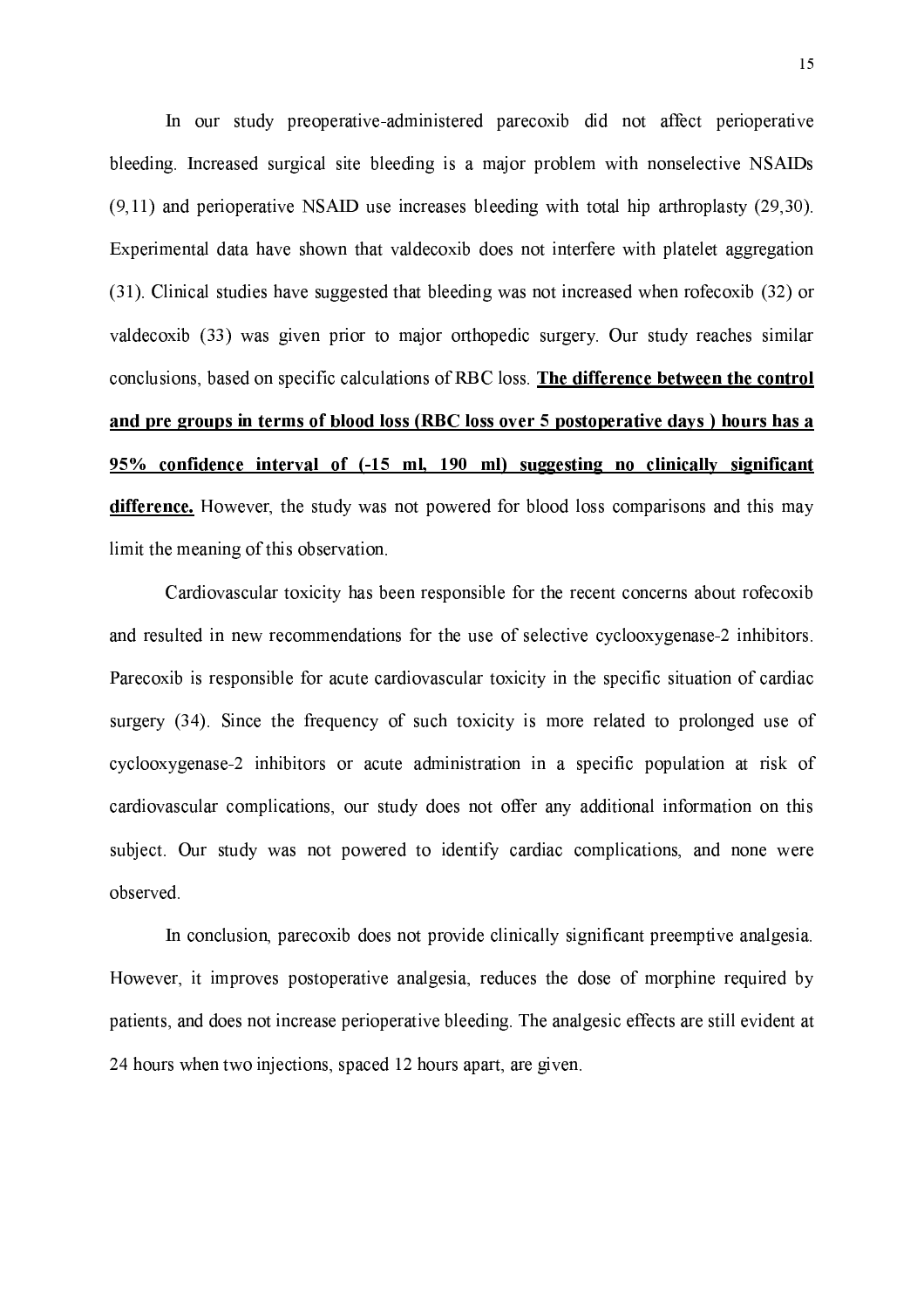#### **References**

- Seibert K, Zhang Y, Leahy K et al. Pharmacological and biochemical demonstration  $1<sup>1</sup>$ of the role of cyclooxygenase 2 in inflammation and pain. Proc Natl Acad Sci U S A 1994;91:12013-7.
- McCleskey EW, Gold MS. Ion channels of nociception. Annu Rev Physiol  $2.$ 1999;61:835-56.
- $3<sub>1</sub>$ Ghilardi JR, Svensson CI, Rogers SD et al. Constitutive spinal cyclooxygenase-2 participates in the initiation of tissue injury-induced hyperalgesia. J Neurosci 2004;24:2727-32.
- $\overline{4}$ . Seybold VS, Jia YP, Abrahams LG. Cyclo-oxygenase-2 contributes to central sensitization in rats with peripheral inflammation. Pain 2003;105:47-55.
- Sycha T, Anzenhofer S, Lehr S et al. Rofecoxib attenuates both primary and  $5<sub>1</sub>$ secondary inflammatory hyperalgesia: a randomized, double blinded, placebo controlled crossover trial in the UV-B pain model. Pain 2005;113:316-22.
- $6<sub>1</sub>$ Moiniche S, Kehlet H, Dahl JB. A qualitative and quantitative systematic review of preemptive analgesia for postoperative pain relief: the role of timing of analgesia. Anesthesiology 2002;96:725-41.
- $7<sup>1</sup>$ Ong CK, Lirk P, Seymour RA, Jenkins BJ. The efficacy of preemptive analgesia for acute postoperative pain management: a meta-analysis. Anesth Analg 2005;100:757-73.
- 8. Reuben SS, Bhopatkar S, Maciolek H et al. The preemptive analgesic effect of rofecoxib after ambulatory arthroscopic knee surgery. Anesth Analg 2002;94:55-9.
- 9. Forrest JB, Camu F, Greer IA et al. Ketorolac, diclofenac, and ketoprofen are equally safe for pain relief after major surgery. Br J Anaesth 2002;88:227-33.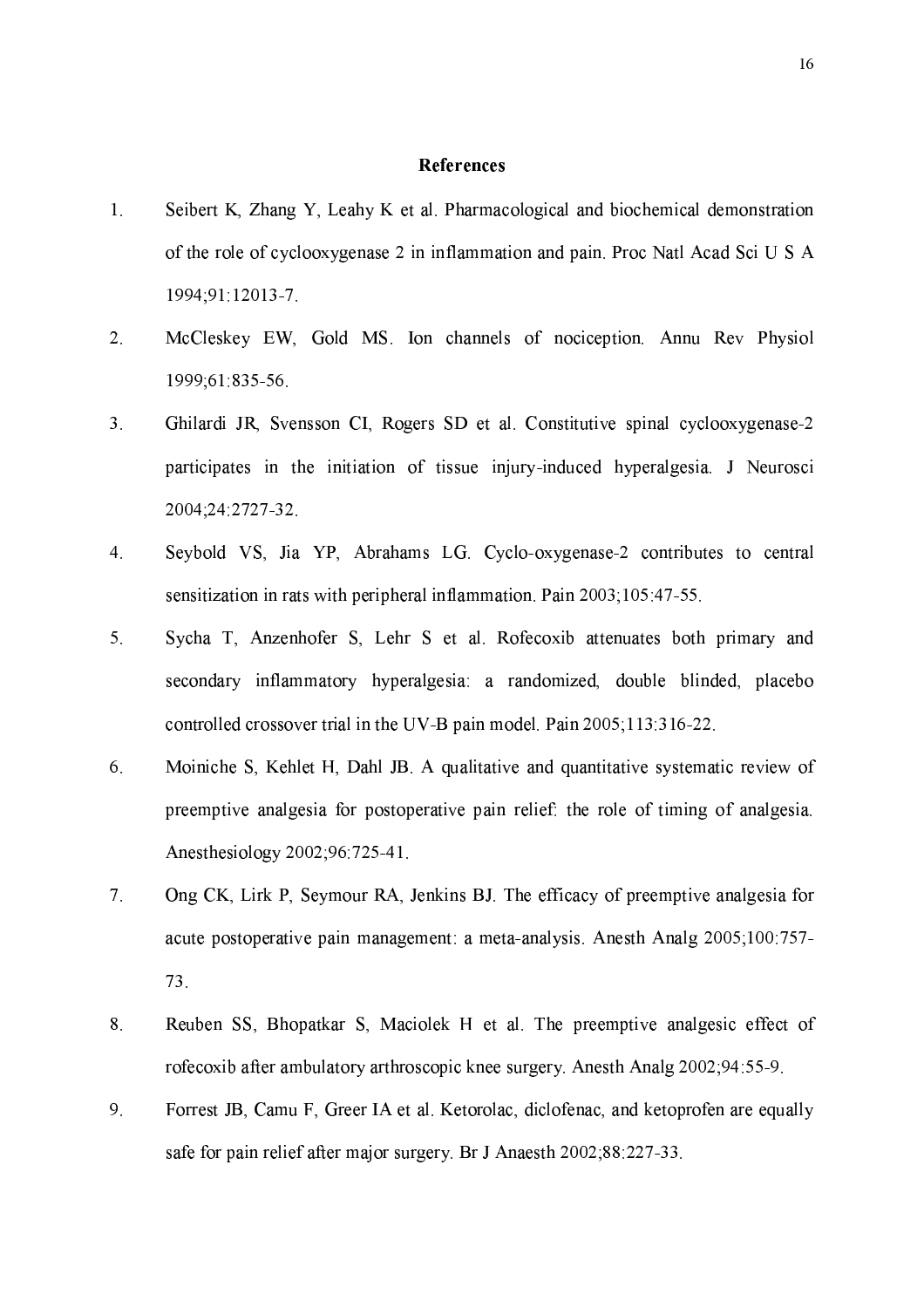- $10.$ Rogers JE, Fleming BG, Macintosh KC et al. Effect of timing of ketorolac administration on patient-controlled opioid use. Br J Anaesth 1995;75:15-8.
- $11.$ Marret E, Flahault A, Samama CM, Bonnet F. Effects of postoperative, nonsteroidal, antiinflammatory drugs on bleeding risk after tonsillectomy meta-analysis of randomized, controlled trials. Anesthesiology 2003;98:1497-502.
- $12<sub>1</sub>$ Tang J, Li S, White PF et al. Effect of parecoxib, a novel intravenous cyclooxygenase type-2 inhibitor, on the postoperative opioid requirement and quality of pain control. Anesthesiology 2002;96:1305-9.
- 13. Malan TP Jr, Marsh G, Hakki SI et al. Parecoxib sodium, a parenteral cyclooxygenase 2 selective inhibitor, improves morphine analgesia and is opioid-sparing following total hip arthroplasty. Anesthesiology 2003;98:950-6.
- 14. Desjardins PJ, Grossman EH, Kuss ME et al. The injectable cyclooxygenase-2specific inhibitor parecoxib sodium has analgesic efficacy when administered preoperatively. Anesth Analg 2001;93:721-7.
- 15. Gan TJ, Joshi GP, Zhao SZ et al. Presurgical intravenous parecoxib sodium and follow-up oral valdecoxib for pain management after laparoscopic cholecystectomy surgery reduces opioid requirements and opioid-related adverse effects. Acta Anaesthesiol Scand 2004;48:1194-207.
- 16. Gan TJ, Joshi GP, Viscusi E et al. Preoperative parenteral parecoxib and follow-up oral valdecoxib reduce length of stay and improve quality of patient recovery after laparoscopic cholecystectomy surgery. Anesth Analg 2004;98:1665-73.
- $17<sub>1</sub>$ Bajaj P, Ballary CC, Dongre NA et al. Role of parecoxib in pre-emptive analgesia: comparison of the efficacy and safety of pre- and postoperative parecoxib in patients undergoing general surgery. J Indian Med Assoc 2004;102:272, 4, 6-8.
- Kissin I. Preemptive analgesia at the crossroad. Anesth Analg 2005;100:754-6. 18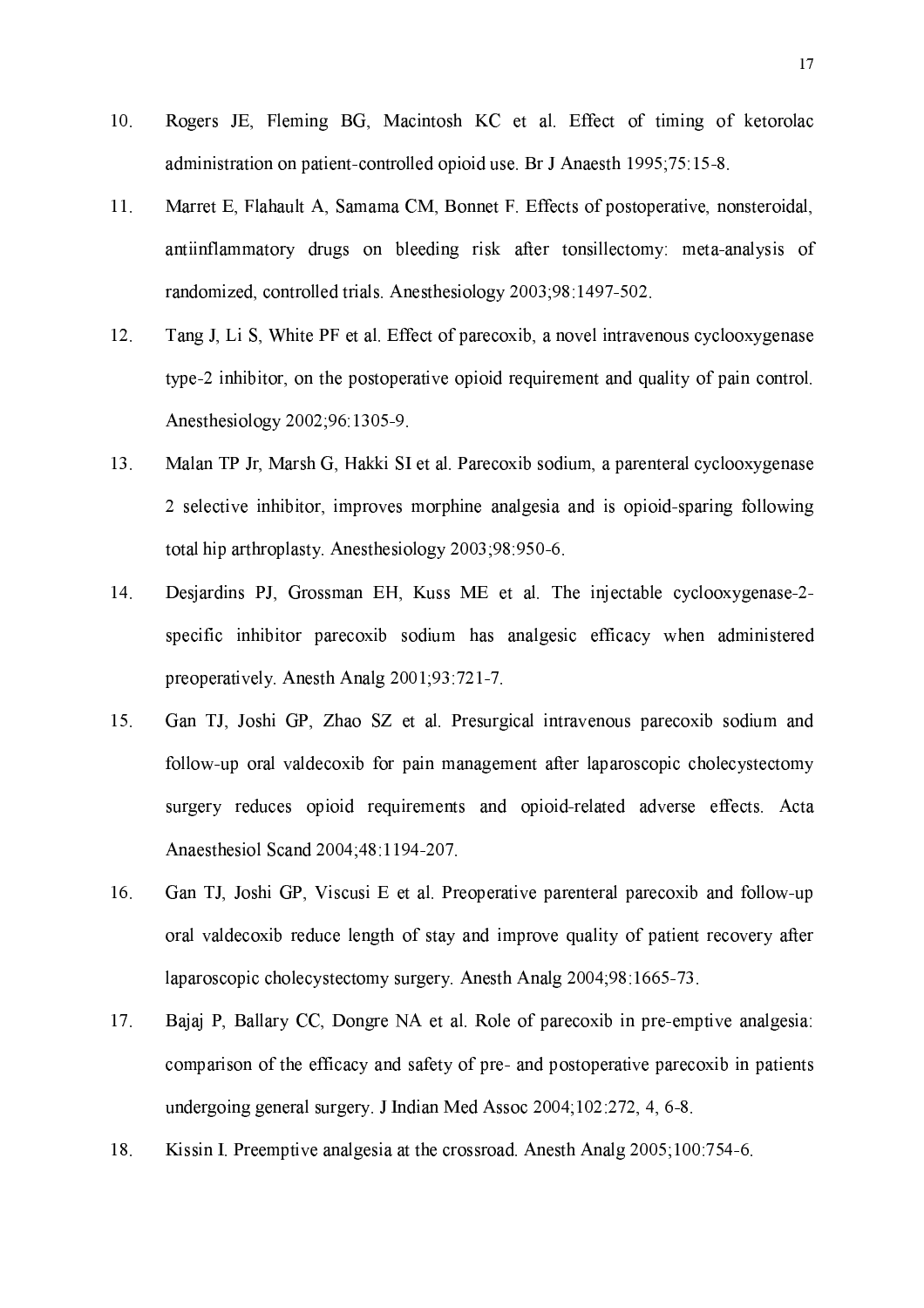- 19. Mercuriali F, Inghilleri G. Proposal of an algorithm to help the choice of the best transfusion strategy. Curr Med Res Opin 1996;13:465-78.
- 20. Fletcher D, Zetlaoui P, Monin S et al. Influence of timing on the analgesic effect of intravenous ketorolac after orthopedic surgery. Pain 1995;61:291-7.
- 21. McCartney CJ, Sinha A, Katz J. A qualitative systematic review of the role of Nmethyl-D-aspartate receptor antagonists in preventive analgesia. Anesth Analg 2004;98:1385-400.
- 22. Desjarding PJ, Traylor L, Hubbard RC. Analgesic efficacy of preoperative parecoxib sodium in an orthopedic pain model. J Am Podiatr Med Assoc 2004;94:305-14.
- Joshi GP, Viscusi ER, Gan TJ et al. Effective treatment of laparoscopic 23. cholecystectomy pain with intravenous followed by oral COX-2 specific inhibitor. Anesth Analg 2004;98:336-42.
- 24. Fornai M, Colucci R, Graziani F et al. Cyclooxygenase-2 induction after oral surgery does not entirely account for analgesia after selective blockade of cyclooxygenase 2 in the preoperative period. Anesthesiology 2006;104:152-7.
- 25. Zhu X, Conklin DR, Eisenach JC. Preoperative inhibition of cyclooxygenase-1 in the spinal cord reduces postoperative pain. Anesth Analg 2005;100:1390-3.
- Mandema JW, Stanski DR. Population pharmacodynamic model for ketorolac 26. analgesia. Clin Pharmacol Ther 1996;60:619-35.
- 27. Karim A, Kaurent A, Slater ME et al. A pharmacokinetic study of intramuscular  $(i.m.)$  parecoxib sodium in normal subjects. J Clin Pharmacol  $2001;41:1111-9$ .
- 28. Dembo G, Park SB, Kharasch ED. Central nervous system concentrations of cyclooxygenase-2 inhibitors in humans. Anesthesiology 2005;102:409-15.
- 29. Fauno P, Petersen KD, Husted SE. Increased blood loss after preoperative NSAID. Retrospective study of 186 hip arthroplasties. Acta Orthop Scand 1993:64:522-4.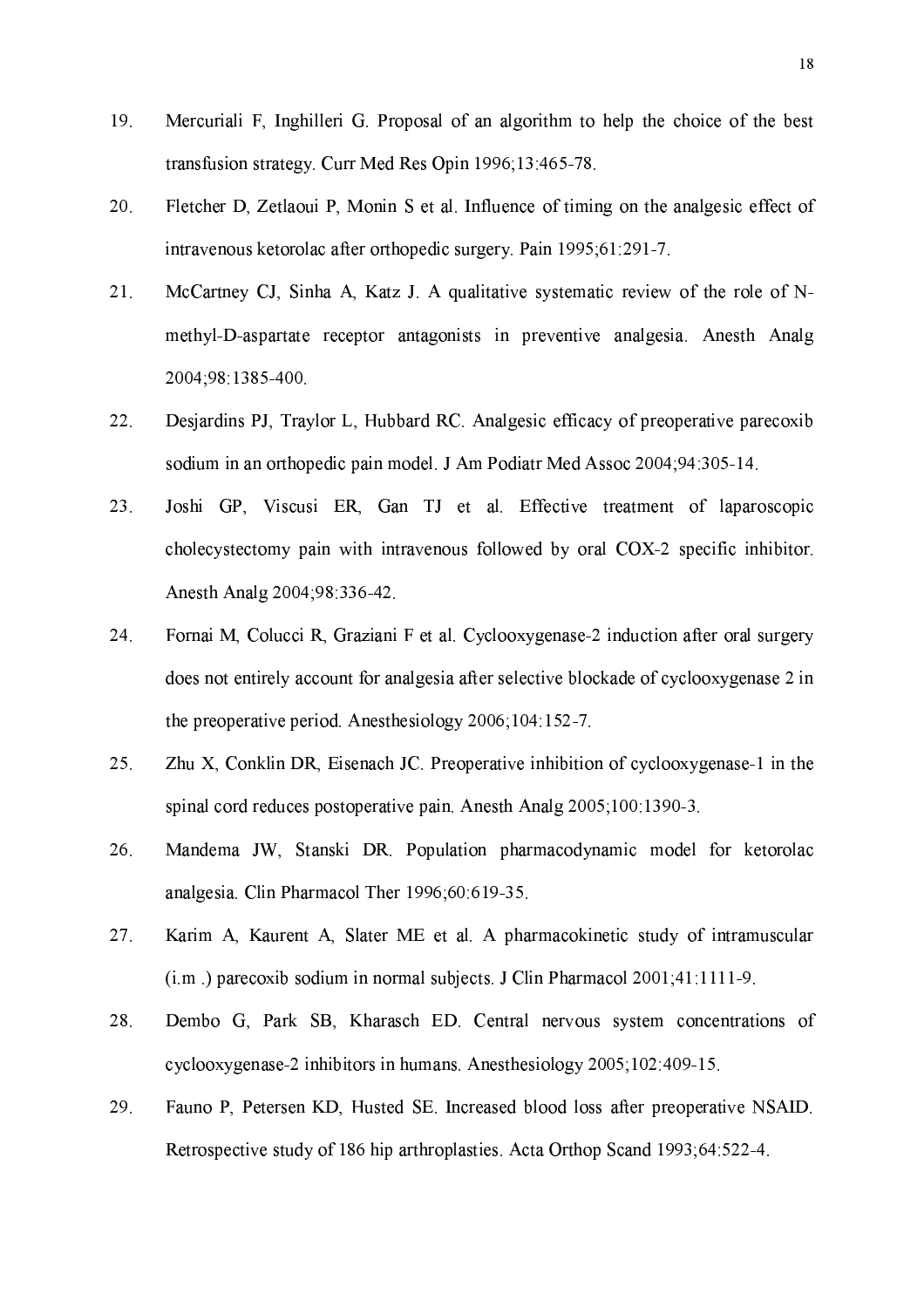- 30. Slappendel R, Weber EW, Benraad B et al. Does ibuprofen increase perioperative blood loss during hip arthroplasty? Eur J Anaesthesiol 2002;19:829-31.
- $31.$ Leese PT, Recker DP, Kent JD. The COX-2 selective inhibitor, valdecoxib, does not impair platelet function in the elderly: results of a randomized controlled trial. J Clin Pharmacol 2003;43:504-13.
- Reuben SS, Fingeroth R, Krushell R, Maciolek H, Evaluation of the safety and 32. efficacy of the perioperative administration of rofecoxib for total knee arthroplasty. J Arthroplasty 2002;17:26-31.
- 33. Camu F, Beecher T, Recker DP, Verburg KM. Valdecoxib, a COX-2-specific inhibitor, is an efficacious, opioid-sparing analgesic in patients undergoing hip arthroplasty. Am J Ther  $2002;9:43-51$ .
- 34. Ott E, Nussmeier NA, Duke PC et al. Efficacy and safety of the cyclooxygenase 2 inhibitors parecoxib and valdecoxib in patients undergoing coronary artery bypass surgery J Thorac Cardiovasc Surg 2003;125:1481-92.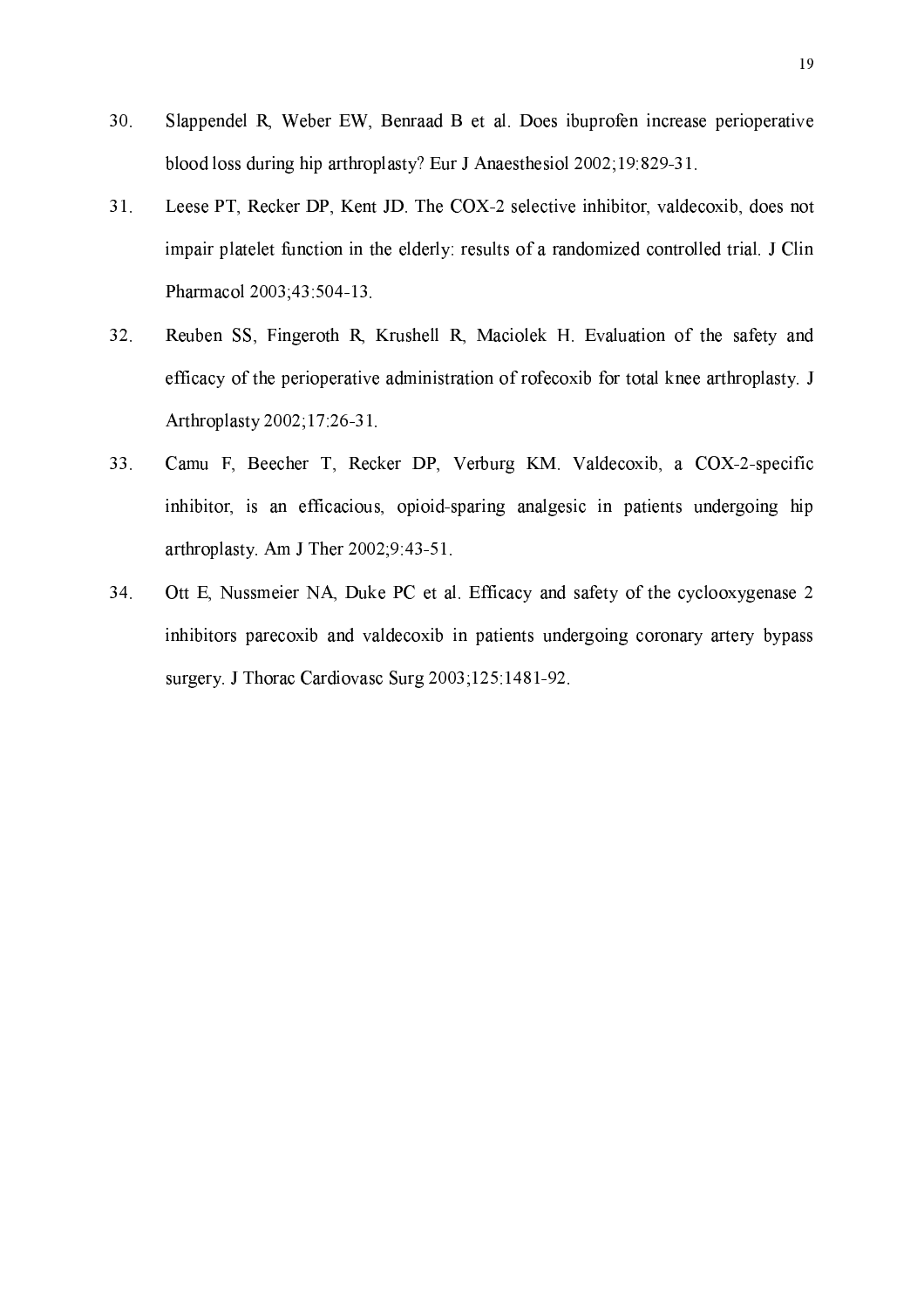|                                                  | Control group   | Pre group       | Post group      |
|--------------------------------------------------|-----------------|-----------------|-----------------|
| Age (year)                                       | $63 \pm 11$     | $65 \pm 9$      | $62 \pm 11$     |
| Sex (male / total)                               | 12/21           | 12/22           | 10/22           |
| Weight (kg)                                      | $76 \pm 15$     | $76 \pm 13$     | $73 \pm 14$     |
| Duration of surgery (min)                        | $118 \pm 35$    | $102 \pm 27$    | $108 \pm 32$    |
| Cumulative perioperative sufentanil<br>$(\mu g)$ | $58 \pm 10$     | $56 \pm 7$      | $57 \pm 8$      |
| Preoperative hematocrit                          | $0.43 \pm 0.05$ | $0.40 \pm 0.04$ | $0.42 \pm 0.05$ |
| Hematocrit day 5 after surgery                   | $0.32 \pm 0.05$ | $0.33 \pm 0.04$ | $0.33 \pm 0.04$ |

Table 1: Patient, surgery and anesthesia characteristics.

Values are expressed as mean  $\pm$  SD.

PACU: Post Anesthesia Care Unit. Control group: patients received a placebo; pre group: patients received 40 mg intravenous parecoxib at induction of anesthesia and 12 hours after surgery; post group: patients received 40 mg IV parecoxib at wound closure and 12 hours after surgery.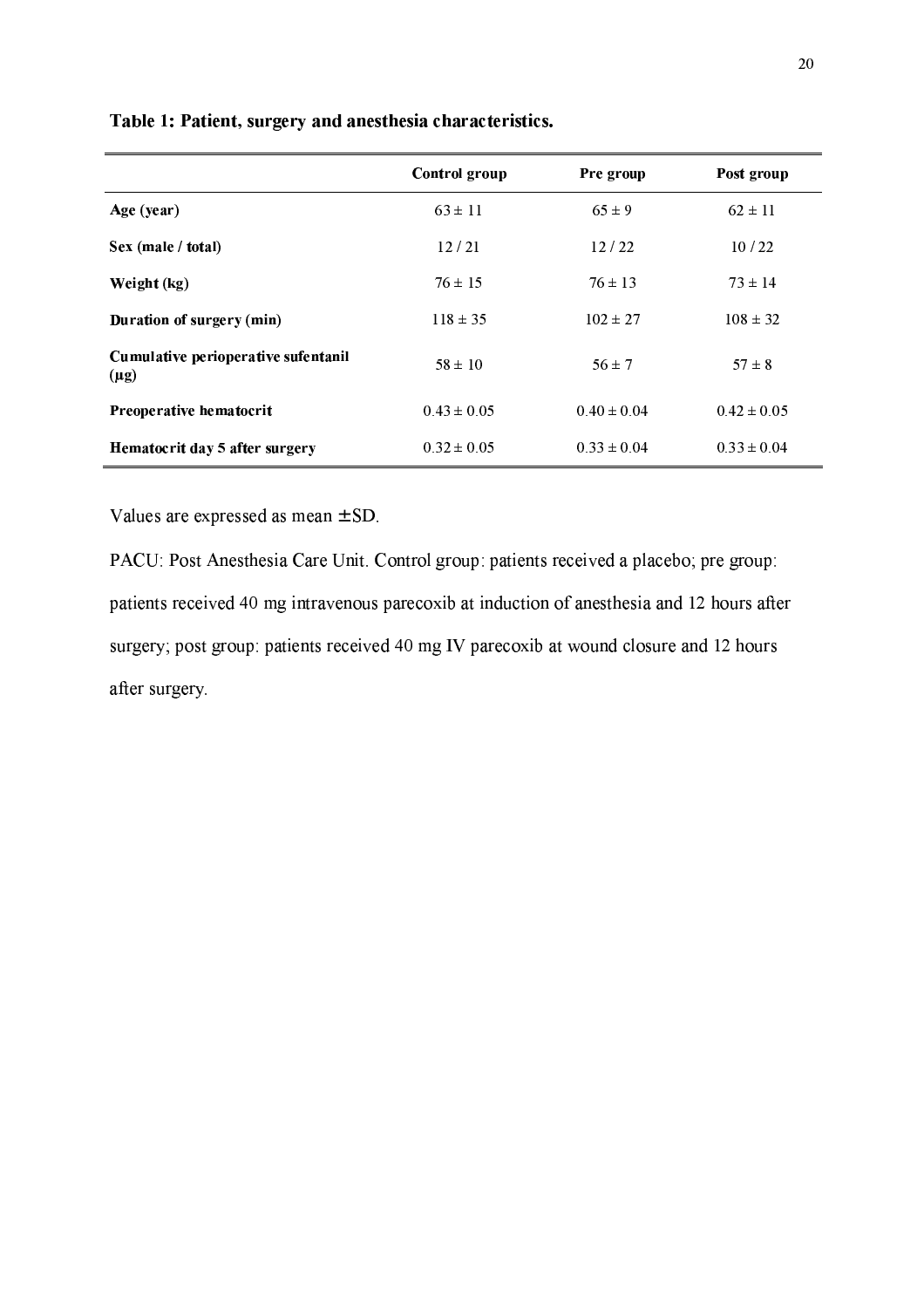|                                              | Control group   | Pre group        | Post group        |
|----------------------------------------------|-----------------|------------------|-------------------|
| Morphine consumption over 24 hours (mg)      | $47 \pm 27$     | $26 \pm 12$ ***  | $2.5 \pm 13$ ***  |
| Cumulative morphine IVPCA (mg)               | $26 \pm 20$     | $12 \pm 9.1$ *** | $10 \pm 14.7$ *** |
| Morphine titration in the $PACU$ (mg)        | $20.4 \pm 10.5$ | $14.2 \pm 9.6$ * | $15.7 \pm 8.9$    |
| Patients who did not require morphine in the | 1/21            | 4/20             | 0/22              |
| $\textbf{PACU}$ (n)                          |                 |                  |                   |
| Time to first analgesic demand (min)         | $18.0 \pm 6.0$  | $38.0 \pm 9.0$ * | $28.2 \pm 6.6$    |
| First VAS pain score in the PACU             | $78.3 \pm 5$    | $56.1 \pm 7.5$ * | $64.2 \pm 7.0$    |
|                                              |                 |                  |                   |

#### Table 2 : Data on postoperative analgesia

Value are expressed as mean  $\pm$  SD

\*\*\*:  $p < 0.001$ ; \*\*:  $p=0.01$ ; \*:  $p < 0.05$  versus Control group

IVPCA: IV patient controlled analgesia; PACU: Post Anesthesia Care Unit. VAS: visual analog score

Control group: patients received a placebo; post group: patients received 40 mg IV parecoxib at wound closure and 12 hours after surgery; pre group: patients receiving 40 mg IV parecoxib at induction of anesthesia and 12 hours after surgery.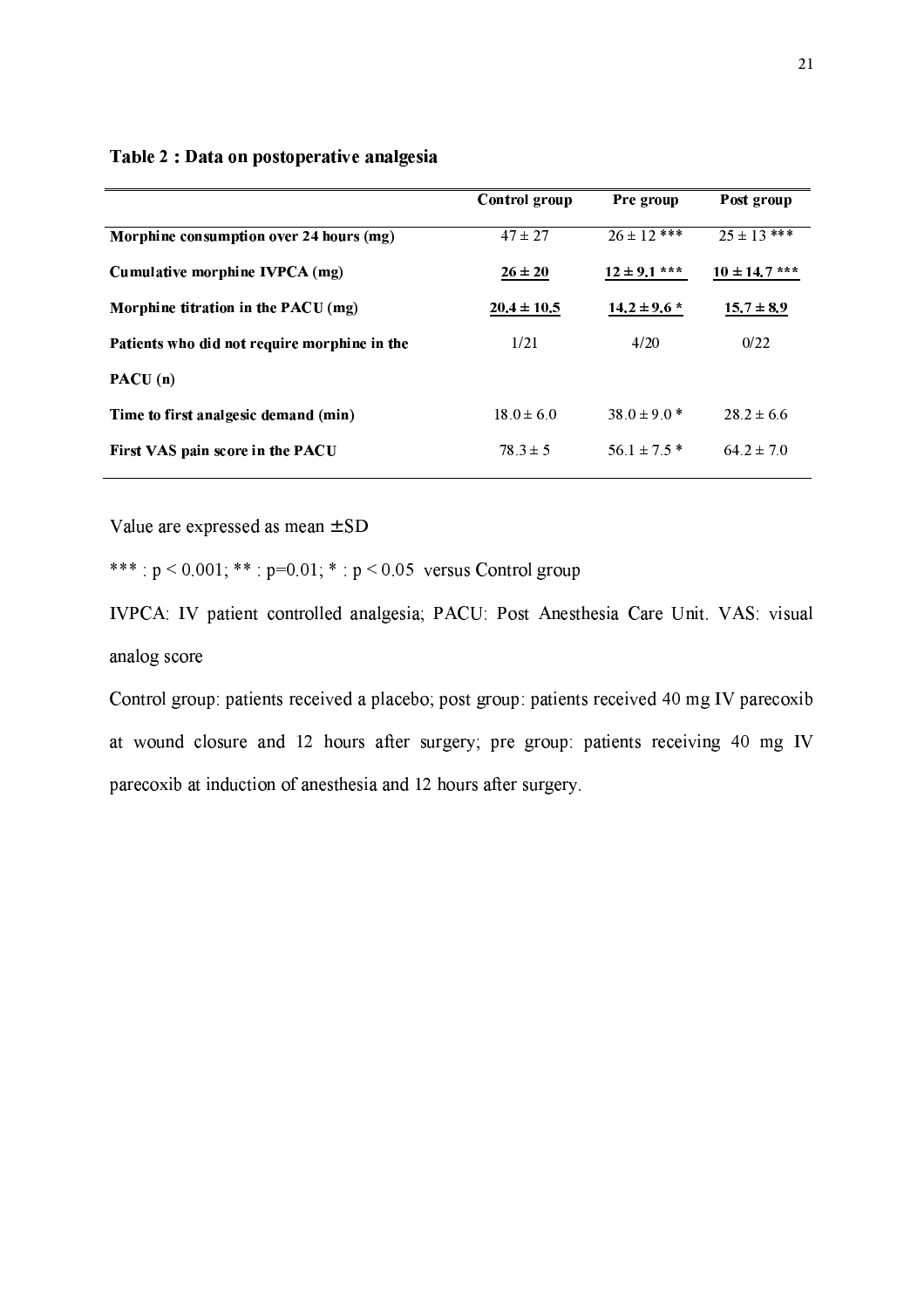|                          | Control group | Pre group     | Post group    |
|--------------------------|---------------|---------------|---------------|
| Nausea or vomiting       | 5(24%)        | $6(30\%)$     | 6(27%)        |
| <b>Sedation</b>          | 7(33%)        | 5(25%)        | 4(18%)        |
| <b>Urinary retention</b> | 5(24%)        | 3(15%)        | 2(9%)         |
| <b>Bleeding (mL)</b>     | $516 \pm 172$ | $426 \pm 168$ | $428 \pm 231$ |

Table 3 : Incidence of side effects and bleeding.

Values are expressed as numbers (percentage) or mean  $\pm$  SD.

Control group: patients received a placebo; pre group: patients received 40 mg IV parecoxib at induction of anesthesia and 12 hours after surgery; post group: patients received 40 mg IV parecoxib at wound closure and 12 hours after surgery.

No patient had severe sedation (sedation score  $=$  3). No patient required bladder catheterization. The incidence of moderate sedation (sedation score  $= 1$  or 2), moderate bladder dysfunction (urinary retention score  $= 1$ ), and nausea and vomiting (nausea and vomiting score = 1 or 2) was similar in all groups.

Bleeding: calculated blood loss corresponding to the sum of the uncompensated blood loss shown by the reduction in hematocrit and the blood loss compensated by transfusion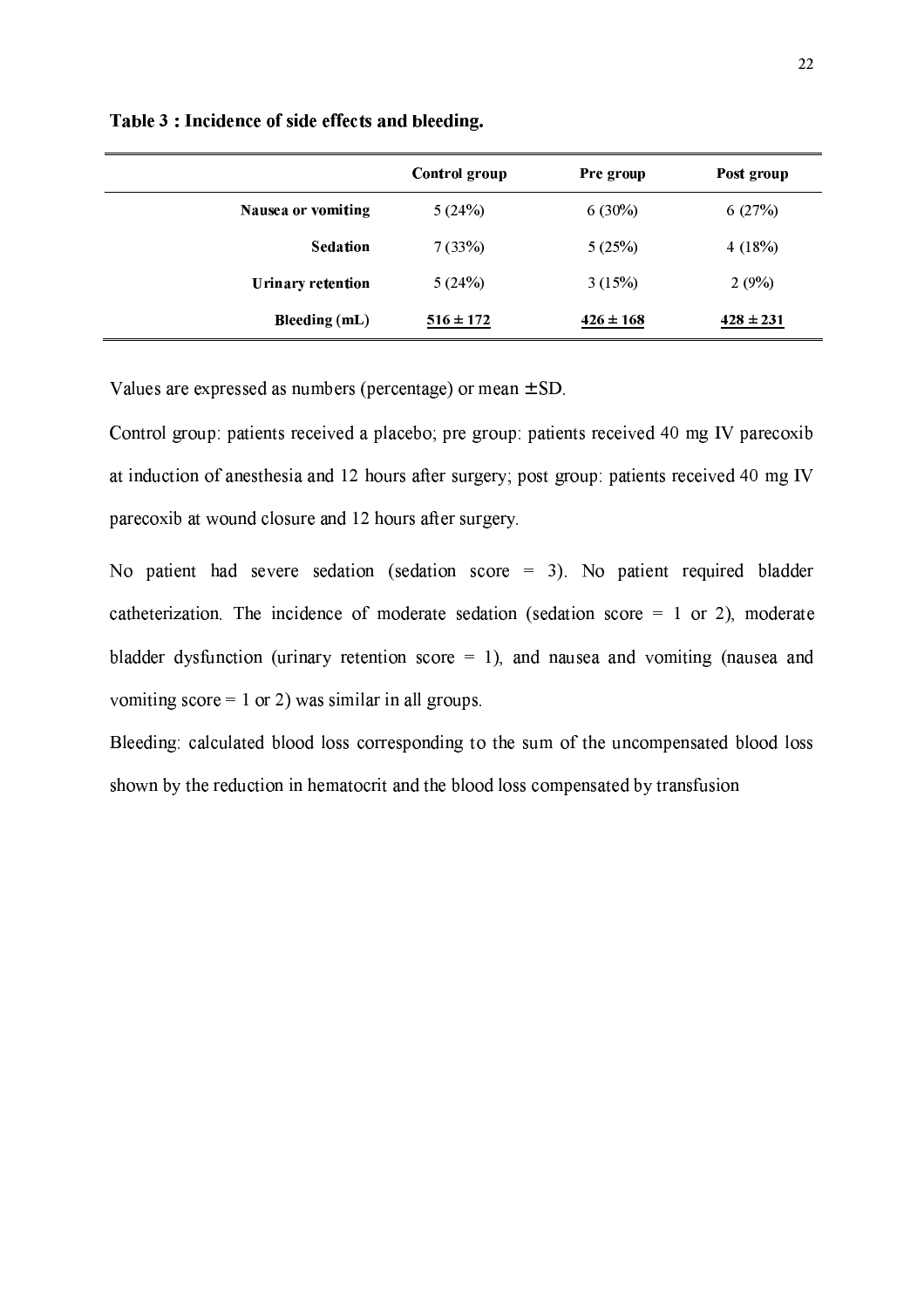#### Figure 1. Intravenous morphine use for 24 hours after surgery

Control group: patients received placebo; pre group: patients received 40 mg IV parecoxib at induction of anesthesia and 12 hours after surgery; post group: patients received 40 mg intravenous parecoxib at wound closure and 12 hours after surgery; PACU: Post Anesthesia Care Unit. Values are expressed as means  $\pm$  SEMs.  $\#P \le 0.05$  pre versus control group; ## $P = 0.002$  pre versus control group \*\* $P = 0.008$  post versus control group

#### Figure 2. Visual analog pain scale scores at rest for 24 hours after surgery

Control group: patients received placebo; pre group: patients received 40 mg IV parecoxib at induction of anesthesia and 12 hours after surgery; post group: patients received 40 mg IV parecoxib at wound closure and 12 hours after surgery; PACU: Post Anesthesia Care Unit; VAS: visual analog pain score. Values are expressed as means  $\pm$  SEMs.  $\#P = 0.02$  pre group versus control group;  $*P = 0.01$  post group versus control group

#### Figure 3. Visual analog pain scale score on movement for 24 hours after surgery

Control group: patients received a placebo; pre group: patients received 40 mg IV parecoxib at induction of anesthesia and 12 hours after surgery; post group: patients received 40 mg IV parecoxib at wound closure and 12 hours after surgery; PACU: Post Anesthesia Care Unit; VAS: visual analog pain score. Values are expressed as means  $\pm$  SEMs.  $\#P = 0.02$  pre group versus control group;  $*P = 0.01$  post group versus control group

#### **Figure 4. Calculated blood loss**

This figure represents the calculated blood loss in the three groups

Control group: patients received a placebo; pre group: patients received 40 mg IV parecoxib at induction of anesthesia and 12 hours after surgery; post group: patients received 40 mg IV parecoxib at wound closure and 12 hours after surgery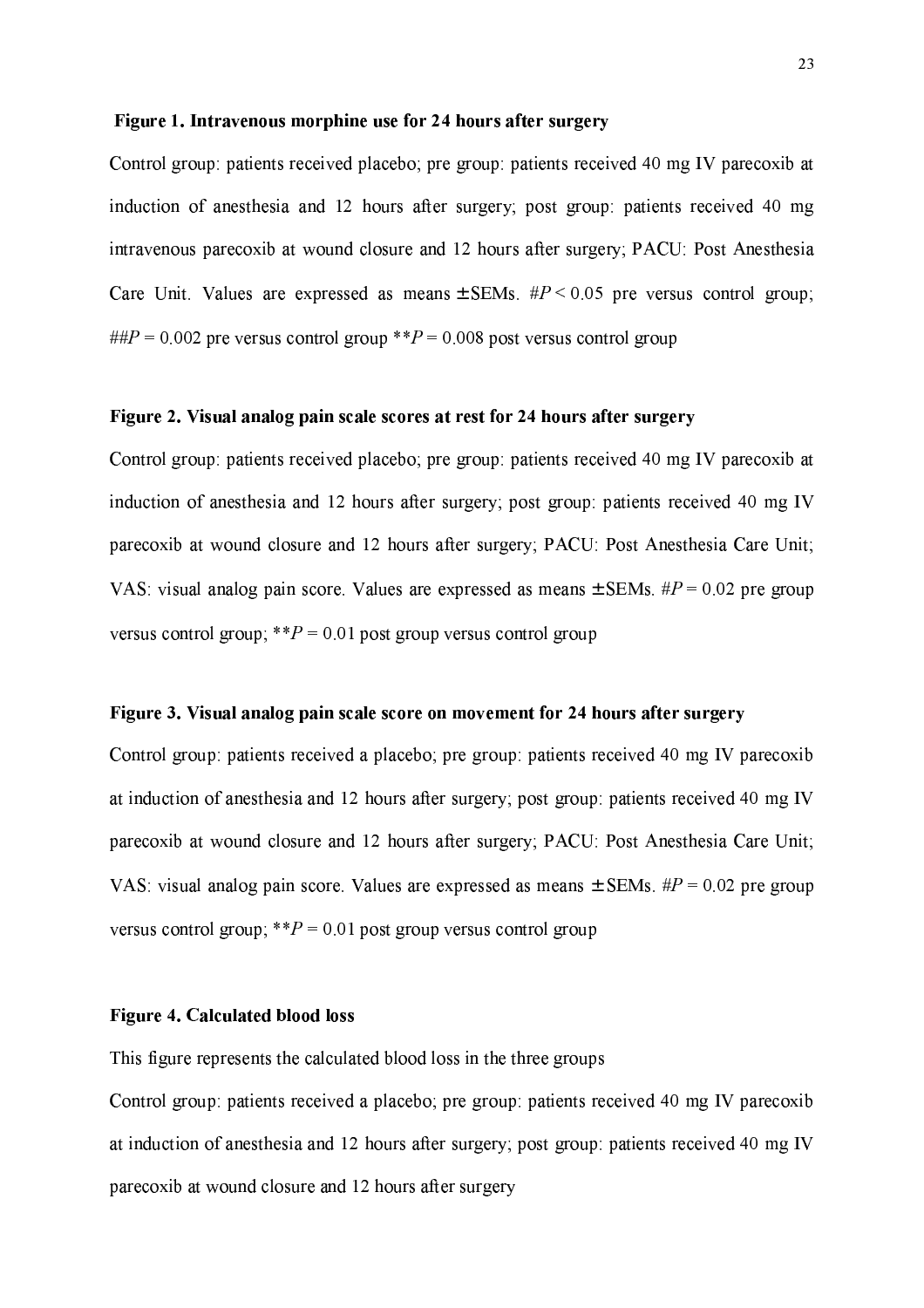The lowest, second lowest, middle, second highest and highest box point represent the 10<sup>th</sup> percentile, 25<sup>th</sup> percentile, median, 75<sup>th</sup> percentile, 90<sup>th</sup> percentile and median respectively. Means are represented by symbols. No statistical difference between the three groups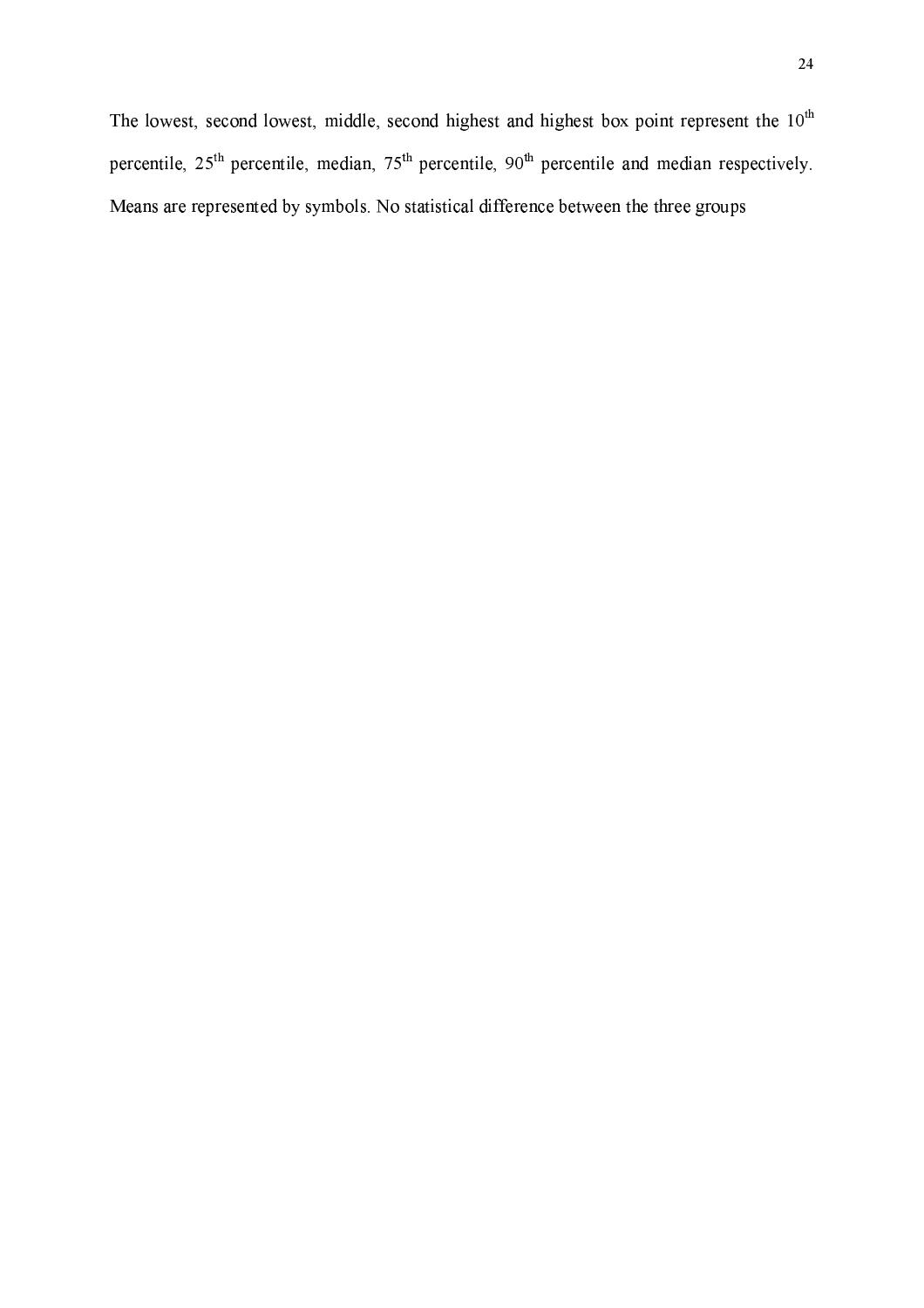



Time period after surgery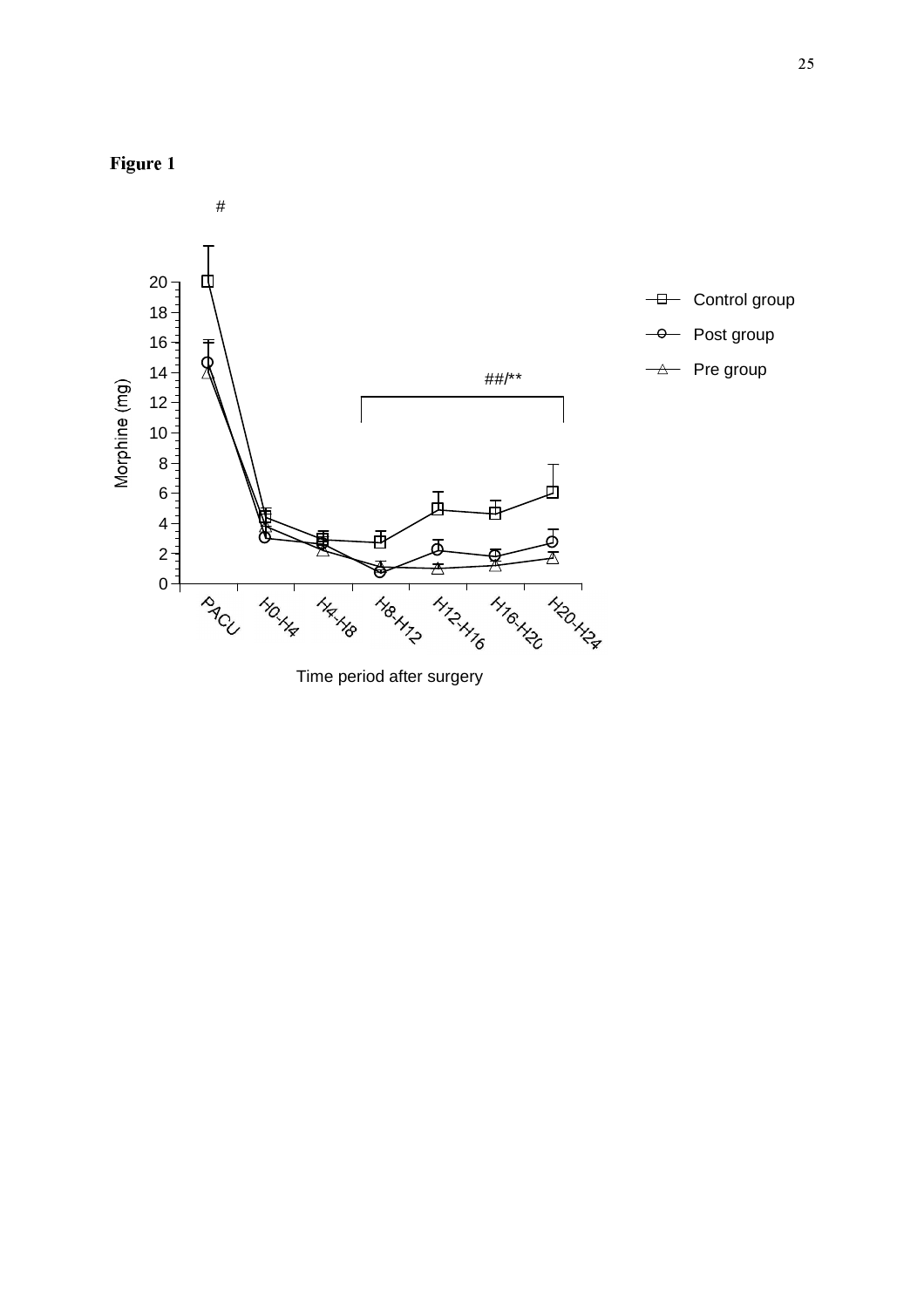Figure 2

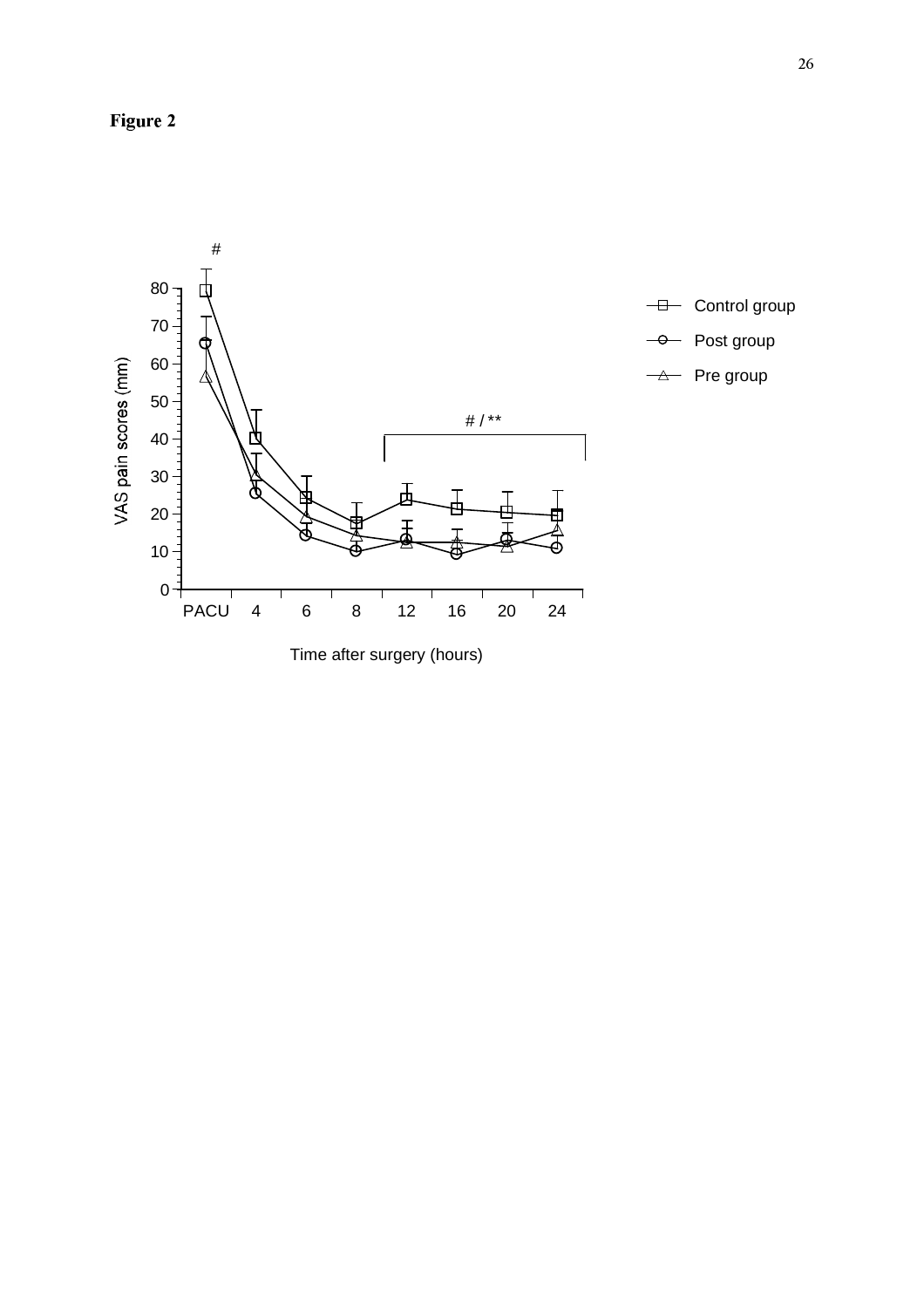



Time after surgery (hours)